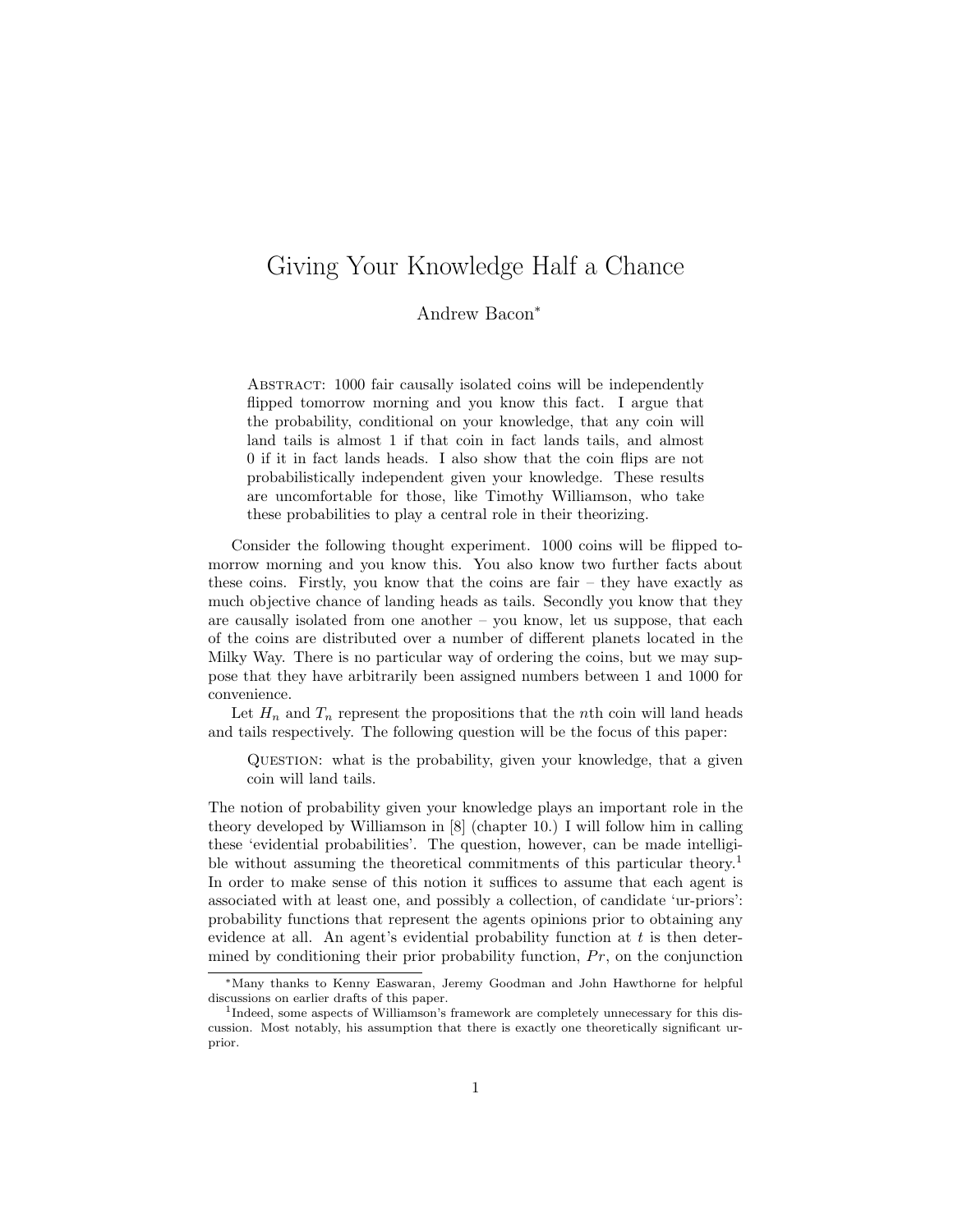of propositions that that agent knows at  $t$  (if there is more than one ur-prior there may be more than one evidential probability at  $t$ .)<sup>2</sup> The notion of the probability of a proposition conditional on your knowledge, therefore, is something many people, including traditional Bayesians, can make sense of  $3$ . The most fruitful area of dispute, to my mind, is not whether they exist, but whether they are theoretically significant – are they the credences one ought to have, do they represent the betting odds one ought to adopt, do they measure, in any intuitive sense, the degree to which a proposition is justified and so on.

Before we can address the problem in a precise way we must settle some preliminary issues that will help us articulate the problem. The first of these concerns the way in which we will represent the relevant epistemic possibilities. It is natural to think that our knowledge about the weather, politics, the solar system and so on has no bearing on the evidential probabilities of  $T_n$  and  $H_n$  for any n: learning when the Napoleonic wars took place should not make it more or less likely given my knowledge that the 121st coin will land heads.<sup>4</sup> Given this assumption we can set aside many aspects of our epistemic state as irrelevant to the present puzzle. The area of logical space characterised by our set up (the number of coins, their chances and so on) can be treated as partitioned into equiprobable propositions describing the exact sequence of outcomes for each of the coins. These propositions will be equiprobable in the sense that they have equal chance; this ensures, if we assume the Principal Principle (discussed below), that they also have equal probability according to the prior  $Pr$ . Our knowledge, in this situation, can be represented as a disjunction of elements of this partition.<sup>5</sup> We shall represent each member of this partition by a function  $\sigma$  mapping the numbers less than or equal to 1000 onto one of two possible outcomes, T and H.  $\sigma(n)$  represents whether the nth coin lands heads or tails. I'll represent the sequence that will actually happen with the symbol  $\alpha$ . One's evidential probability is the result of conditioning  $Pr$  on this area of logical space minus the sequences we know won't happen (that all the coins land heads, or

 $2$ This definition makes sense even if the agent doesn't know the conjunction of the propositions she knows. Thus, although evidential probabilities so defined are available even to anti-closure epistemologists, it may be an uninteresting notion. For example, theorists who claim that we know that that each ticket in a fair lottery won't win, bar the winning one, will assign an evidential probability of 1 to the winning ticket and 0 to the others according to the above definition. I will therefore exclude these kinds of views from consideration in what follows – such views would have little use for evidential probabilities anyway.

<sup>3</sup>Those who find the idea of a primordial ur-prior too fantastic, even when conceived as an abstraction from present credences, can make do with the notion of credence conditional on their knowledge. In order for this to be well defined one must assume (quite plausibly) that the agent is not certain that her knowledge is false. One ought to be able to reconstruct everything I say about evidential probabilities using this notion.

<sup>&</sup>lt;sup>4</sup>The following observations might lead one to question this assumption, indeed I suspect myself that it is probably false. The use of this assumption does not diminish the interest of this thought experiment however, which, among other things, is intended to demonstrate that assumptions like this are not true in general to those who would initially accept the assumption.

<sup>&</sup>lt;sup>5</sup>If our knowledge about politics, say, could make it more or less likely that that the first coin will land heads then these simplifications are not innocent.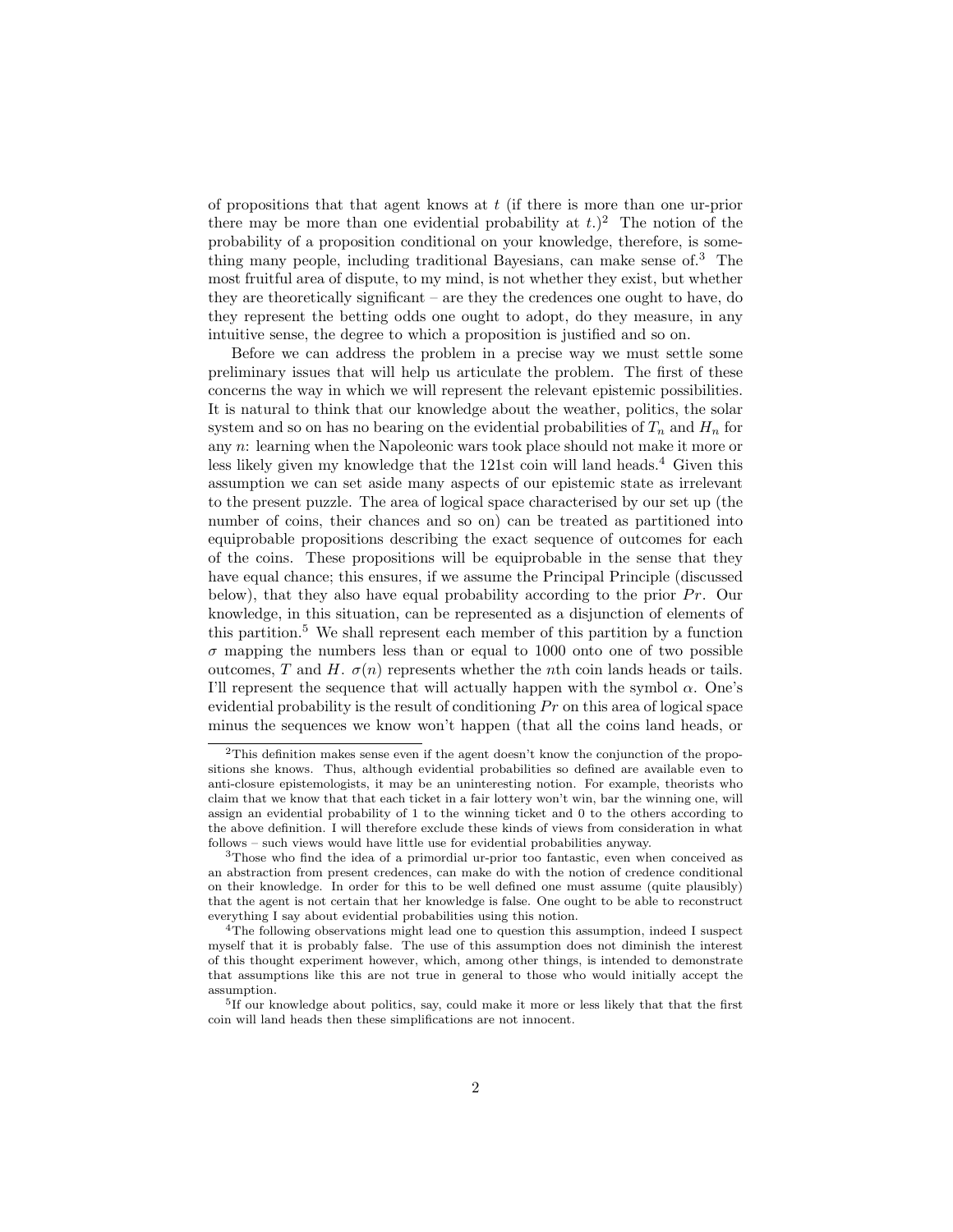whatever it may be.) $^{6}$ 

The proposition representing the set-up (the number of coins, their chances and so on) can thus be represented by the set of all such sequences, the conjunction of my knowledge can be represented by a subset,  $K$ , of such sequences (the sequences that, for all I know, will represent the outcomes of the flips),  $T_n$ and  $H_n$  with a set of sequences that agree in the nth place, and so on. Given our above assumptions the evidential probability of  $T_n$ , which I'll write  $Q(T_n)$ , is  $Pr(T_n | K)$ , which can be calculated by dividing the cardinality of  $T_n \cap K$  by the cardinality of  $K: Q(T_n) = \frac{|T_n \cap K|}{|K|}$ . I'll call a sequence epistemically possible if it belongs to K.

The main conclusions of this paper will be drawn out in three stages, accumulating premises along the way. After some initial remarks we begin in section 2 by assuming (along with the Principal Principle) that one knows that not all the coins will land heads. On this assumption it is shown that the coin flips are not probabilistically independent of one another when probabilities are understood in Williamson's way. This suggests that the results of some coins can be evidentially relevant to the outcomes of other (distinct) coins. In section 3 I defend two additional assumptions regarding what happens to your knowledge when you learn the outcomes of some of the flips. From these assumptions I show that some of the coins do not have an evidential probability of  $\frac{1}{2}$  of landing heads. In section 4, I add another assumption about how knowledge updates and use this to argue that the evidential probability of a coin landing heads (or tails) is almost 1 if the coin in fact land heads (tails). The assumptions taken together entail a very natural 'margin for error' model of our knowledge in the case described, and in section 5 I compare this model with some other accounts of the lottery paradox. I conclude with a brief discussion of the hypothesis that evidence ought always have a chance of 1 of obtaining.

#### 1 Initial Assumptions

In what follows I will make two assumptions that will significantly constrain our discussion. The first of these, while familiar, requires a few remarks.

THE PRINCIPAL PRINCIPLE: for any rational ur-prior,  $Pr$ , and evidence E that is admissible at t,  $Pr(A \mid E \wedge Ch_t(A) = x) = x$  provided E is compatible with  $Ch_t(A) = x$  (here  $Ch_t$  represents the chances at t.)

'Admissible evidence' is a term of art. According to Lewis's rough characterisation, evidence is admissible if it is 'the sort of information whose impact on credence about outcomes comes entirely by way of credence about the chances of those outcomes' (see [6] p92). Paradigm examples of evidence that is admissible

<sup>&</sup>lt;sup>6</sup>If there are multiple ur-priors among which it is indeterminate which represents the agents uninformed opinions, they will all agree on this partition conditional on this area of logical space provided each candidate ur-prior satisfies the Principal Principle. Multiplicity in the representation of our initial credences therefore does not affect our conclusions about evidential probabilities.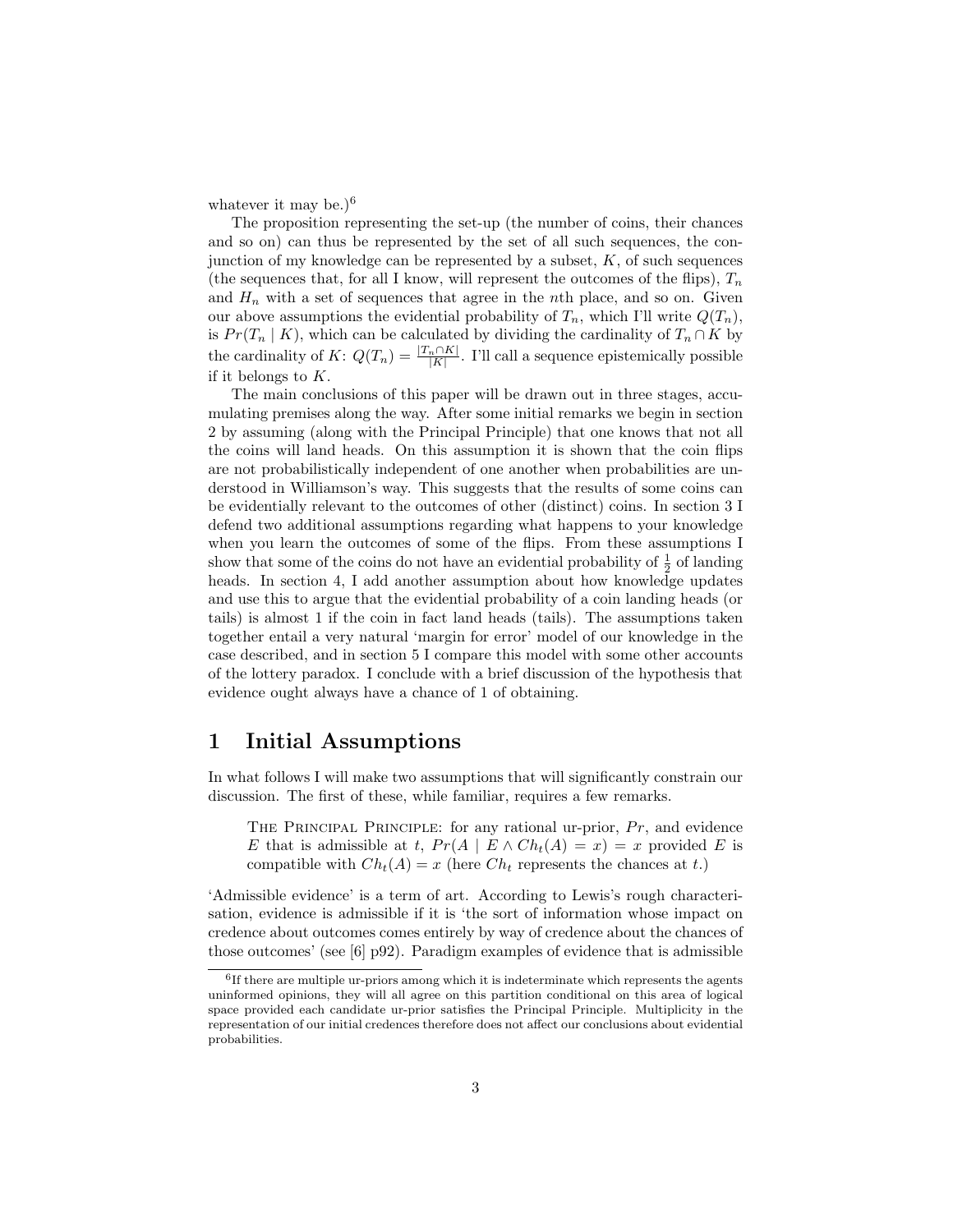at t include evidence that is historical and concerns only matters of particular fact that occurred prior to  $t$ , and evidence that is about what the chances would have been at a time if one of these historical propositions describing the world up to that time had obtained. Propositions directly about particular matters of fact later than  $t$ , i.e. information about the future, are archetypical examples of information that is inadmissible at t.

If  $K$  is the conjunction of my knowledge at time  $t$ , my evidential probability will be  $Pr(\cdot | K)$  for some ur-prior Pr. By hypothesis you know that the coins are fair, so the evidential probability that the nth coin lands tails is:  $Pr(T_n | K) = Pr(T_n | K \wedge Ch_t(T_n) = \frac{1}{2})$ . Note, however, that we cannot immediately infer from the Principal Principle that the evidential probability that the *n*th coin lands tails is  $\frac{1}{2}$ . This is because, setting aside radical skepticism about the future,  $K$  is not admissible in Lewis's sense. I know, for example, that I'm having pasta for dinner and this is a proposition that is about the future and is therefore not admissible. What is more, since this fact has (and I know it to have) an objective chance of less than 1, my evidential probability will assign a probability of 1 to a proposition I know to have a chance of less than 1.<sup>7</sup> Simply knowing the chances does not guarantee that your evidential probabilities match the chances. Thus the quick and simple route to answering the question we opened with, via the Principal Principle, is blocked.

The second assumption I shall make is:

ANTI-SKEPTICISM: There is at least one sequence of heads and tails,  $s$ , (say, the sequence of all heads) such that you know that s won't happen (or, at the very least: that s won't happen is entailed by things that you know.)

This assumption is a fairly straightforward anti-skeptical claim, and I think it is plausible in its own right. That said, it is very natural to draw analogies between the present case and the widely discussed lottery paradox. It is well known that, in conjunction with a closure principle for knowledge, ignorance about lottery propositions quickly leads to widespread skepticism (see Vogel [7] and Hawthorne [4].) Surely (the thought goes) I know I won't be living in a mansion next year even though I know that I'd buy a mansion if I won the lottery. Yet if I don't know whether I'll win the lottery and my knowledge is closed under obvious consequences, I can't know both these things.

Closure is an important component of Williamson's theory so, at least as far as our primary target is concerned, this assumption can be granted. Nonetheless, the most straightforward way to deny this assumption without resorting to a thorough going skepticism is to resist single premise closure, so it would cost us a significant amount of generality to ignore this possibility.

<sup>&</sup>lt;sup>7</sup>This fact is much more general: since many of us know that we live in a quantum mechanical universe where most propositions about the future have a non-zero chance of being false, evidential probabilities will frequently come apart from known chances (see [5] Hawthorne & Lasonen.)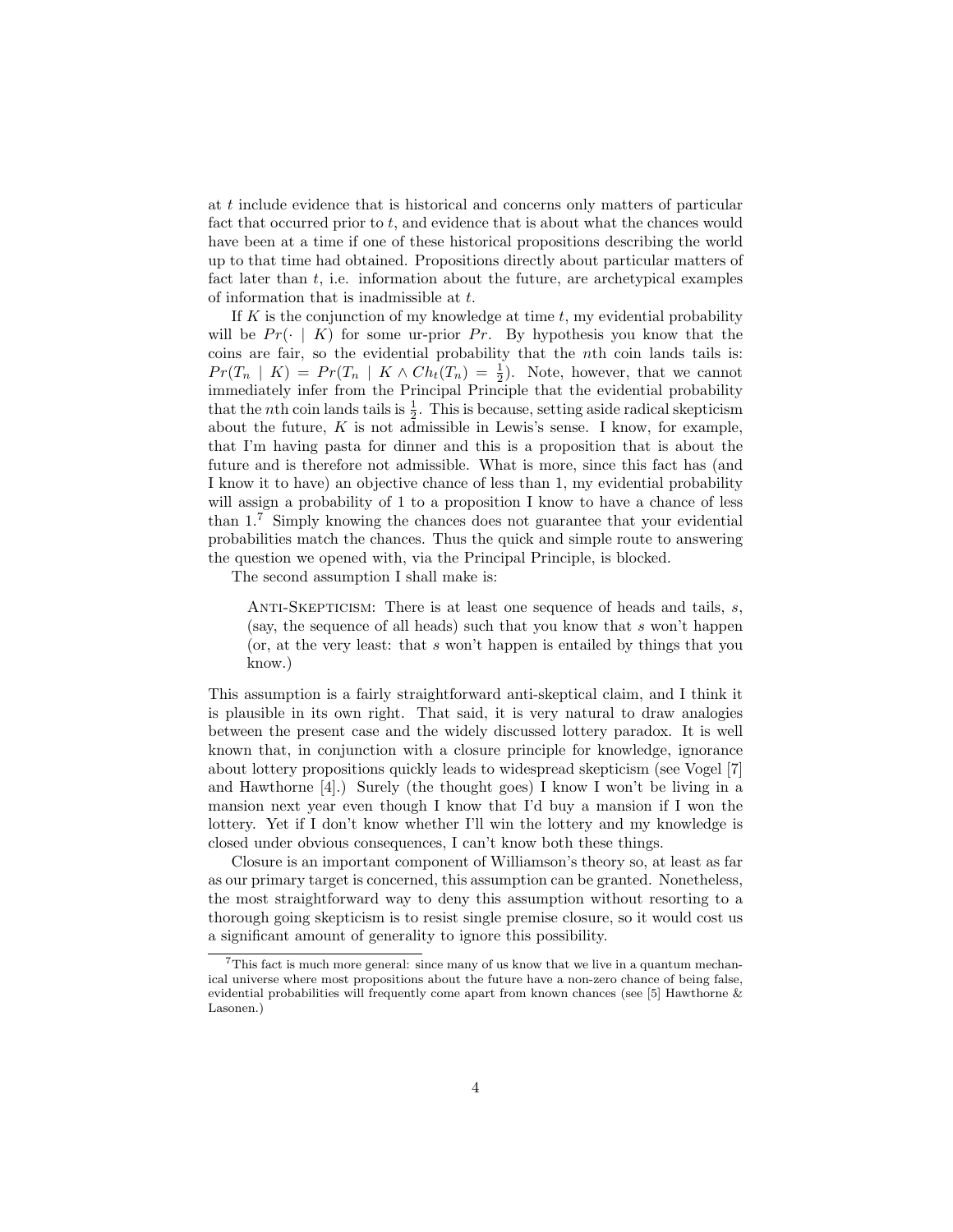For what it is worth, I find the costs of these sorts of responses to skeptical arguments to be high. $8$  But rather than trying to take on the tricky business of defending single premise closure, let me instead show that the puzzle can arise without assuming it. In fact I think there are three reasons why single premise closure is irrelevant here. The first two are slightly more tentative, but certainly worth mentioning. To my ear, at least, it seems plausible that anti-skeptical considerations can directly motivate Anti-Skepticism without the detour through knowledge of ordinary propositions (i.e. propositions that are not about lotteries) and closure. By way of analogy, imagine I have selected the following ten digit password for my bank:  $4538627916$ .<sup>9</sup> In the good, nonskeptical, cases – i.e. excluding cases where, say, there are millions of hackers attempting to guess my password, or a single person guesses my password by fluke – it seems clear that I know that my password is secure. In these cases, if I find out that a hacker has attempted a single guess at my password then I will know that it failed. The intuition that I know the hacker didn't guess my password (i.e. 4538627916) is direct and not a consequence of closure and other intuitions. Moreover, this case is exactly analogous to the present one except that we have 10 independent guesses with 10 possible values rather than 1000 with 2.

A second reason to think that we can directly rule out some sequences of coins in advance is that it would otherwise be very hard to account for knowledge acquired by induction. Consider a variant scenario in which I don't know that the coins are fair, but my evidential probabilities are equally divided between the hypothesis that all the coins are fair and that they are all double headed. If I were to observe all 1000 coins land heads, it seems, I ought to be able to knowledgeably conclude that the coins are double headed. If I couldn't acquire knowledge this way I don't see how one could ever acquire knowledge about chances from induction. Yet if the proposition that all the coins are fair and will land heads is an epistemic possibility before I see all the coins land heads, it will surely also be an epistemic possibility after I see them all land heads. Thus I am not in a position to know that the coins are double headed after making these observations unless I know beforehand that the coins won't all land heads if they're fair. Of course, there are extremely rare circumstances in which the coins are fair and do all land heads. In these rare cases we wouldn't know that the coins are double headed (because they're not); but it would be a mistake to infer that in good cases, like our own, people can't acquire knowledge from induction in this way.

The final point, and I think this is conclusive, is that rejecting ANTI-Skepticism is tantamount to accepting a thorough going skepticism. The puzzle can be reformulated so as not to rely on closure at all: the parenthetical portion of  $ANTI-SKEPTICISM - that we merely know some things that jointly$ entail that not all of the coins will land heads – is enough. The crucial fact to highlight in this regard is that whether someone knows a proposition, or

<sup>8</sup>See the discussion of closure in chapter 1 of [4].

<sup>&</sup>lt;sup>9</sup>I owe this example to Kenny Easwaran.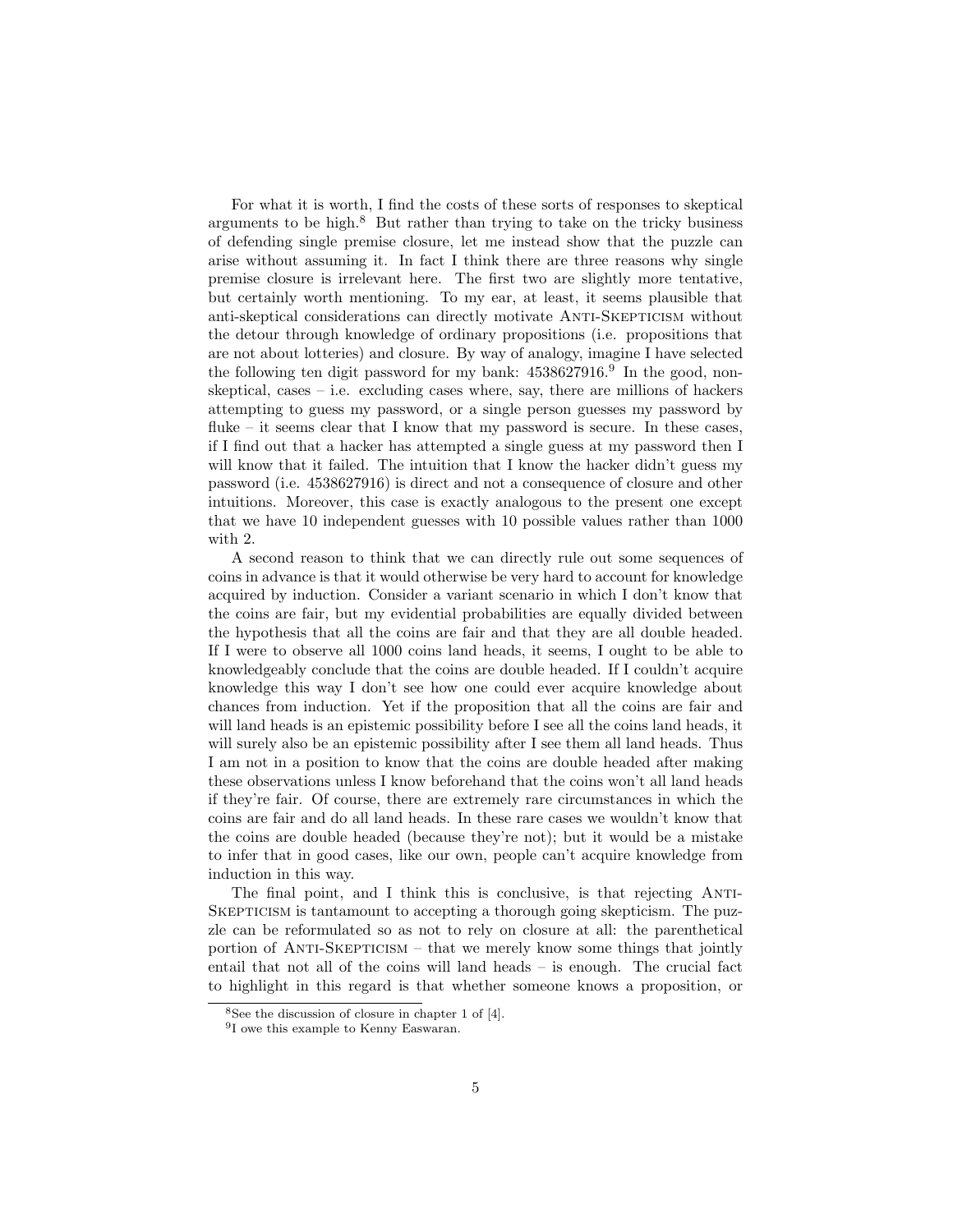merely knows some propositions that entail that proposition, makes no difference as far as evidential probabilities, as defined above, are concerned. Due to the properties of probability functions anything entailed by things you know has an evidential probability of 1 even if you don't know the entailed proposition. Thus, for example, if I know both that I won't be living in a mansion next year and that I'd be living in a mansion if I won the lottery, then the evidential probability that I'll win the lottery is 0. Anti-skeptical considerations, then, provide us with a strong reason to accept at least the parenthetical disjunct of ANTI-SKEPTICISM, and this is sufficient to show that there is at least one sequence that has an evidential probability of zero (and this fact is all I shall need to make the observations about evidential probabilities that follow.) Resisting this premise, then, is tantamount to accepting a fairly widespread skepticism that infects not just our judgments about lottery propositions, but a great deal of our everyday knowledge as well.

## 2 Probabilistic Independence

While these preliminary assumptions should not be too controversial, I shall argue that they have several surprising upshots for the notion of evidential probability. The first of these consequences, which I shall discuss here, states that the coins are not mutually probabilistically independent of one another. A collection of events are mutually probabilistically independent of one another if the probability of their conjunction is the result of multiplying the probabilities of the conjuncts.

More precisely, given our two assumptions above, one can show that either the coin flips are not probabilistically independent of one another or that you're in a position to know how some coin will land (the result follows since we clearly are not in a position to know how any coin will land.)

Proof. Let us suppose, without loss of generality, that we know that the coins won't all land heads. If the  $H_n$  propositions are jointly probabilistically independent of one another then  $Q(\bigcap_{i\leq 1000} H_i) = Q(H_1) \cdot Q(H_2) \cdot \cdot \cdot Q(H_{1000})$ . Since the former number is 0 it follows that  $Q(H_i) = 0$  for some  $i$  – which is to say that you know how the ith coin lands (or, if we are not assuming closure, we have an evidential probability of 1 concerning the outcome of one of these coins) – or that the coins are not jointly probabilistically independent.<sup>10</sup>  $\Box$ 

Say that one proposition,  $B$ , is evidentially supported by another,  $A$ , if it is more probable on A than it is probable; in other words, if the conditional evidential probability of B on A is greater than the evidential probability of B. Those sympathetic to the framework of evidential probabilities will no doubt take this notion to be a useful and significant measure of how much a piece of evidence supports a hypothesis.

<sup>10</sup>It is worth noting that, for all I've said, it's still possible that the coins are pairwise independent of one another.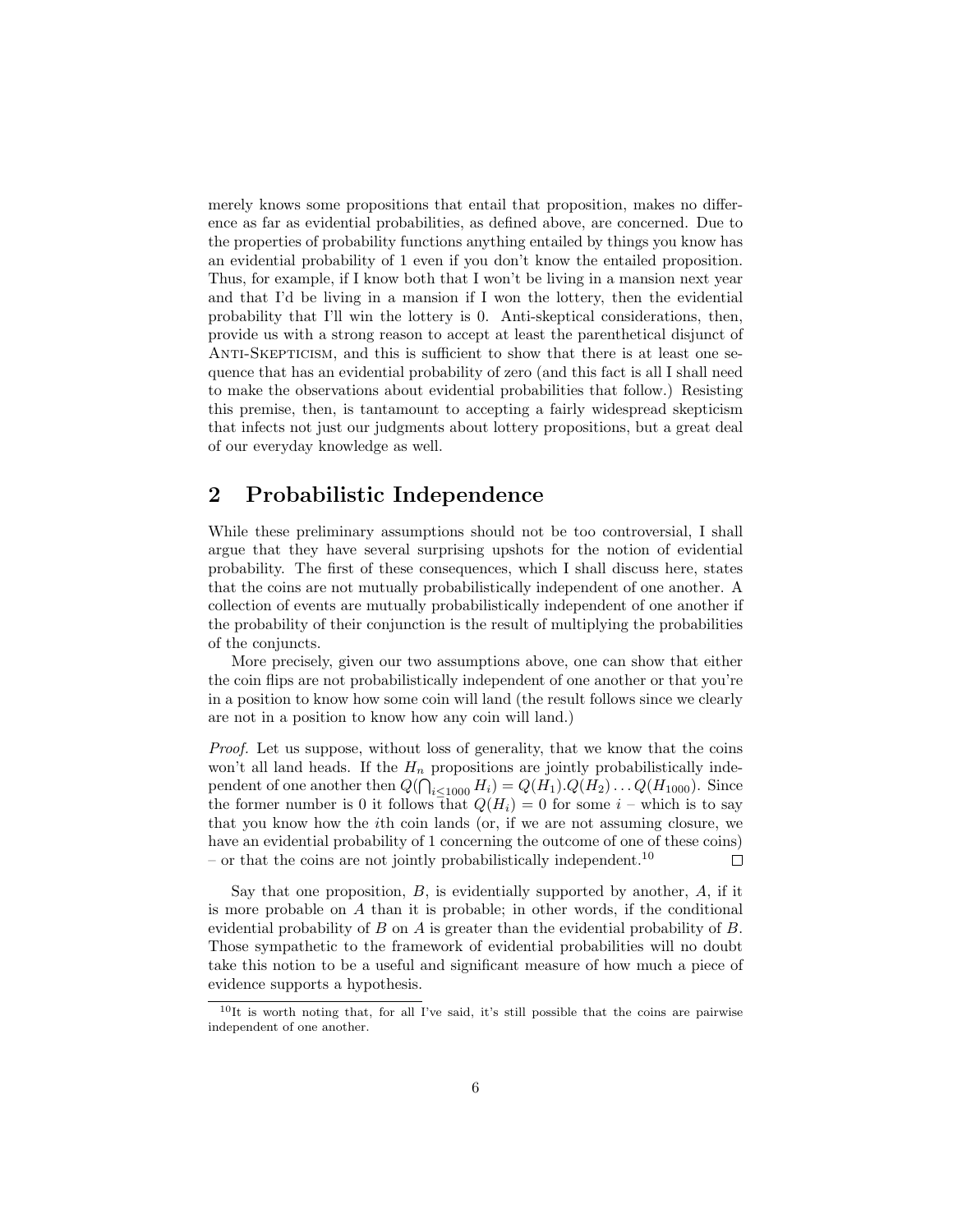The above result has some surprising consequences for views of this kind. Suppose that  $c$  is a coin and that  $X$  is a set of coins that does not contain  $c$ . Intuitively it does not seem as though the outcome of c's flip could be evidence for or against any hypothesis concerning how the coins in  $X$  land (such as the hypothesis that they land HTHHT, for example.) To make the point vivid suppose that  $c$  is a coin here on Earth and  $X$  are a set of coins on Alpha Centauri. The proposition that c will land heads surely cannot constitute evidence for or against the hypothesis that the coins on Alpha Centauri will land HTHHT. The outcome of  $c$  has positively no bearing on the outcomes of the coins on Alpha Centauri – one cannot simply improve one's epistemic position with respect to how the coins on Alpha Centauri landed by flipping a coin and observing the outcome over here.

Analogous theses seem to apply to credences. If I were to learn that a coin on Earth had landed heads I should remain just as confident as I was before about how the coins on Alpha Centauri landed. Yet one's credences ought to be regulated by evidential support: if some evidence evidentially supports a hypothesis, then one ought to become more confident in that hypothesis upon acquiring that evidence.

However the fact that the coins are not probabilistically independent of one another entails that there will be situations of exactly this kind. In particular, let *n* be the largest number such that  $Q(\bigcap_{i \leq n} X_i) > 0$  (such an *n* must exist since  $Q(X_1) > 0$  and  $Q(\bigcap_{i \leq 1000} X_i) = 0$ .) Then  $Q(\bigcap_{i \leq n} X_i | X_n)$  is well defined, and identical to 0, while  $Q(\bigcap_{i\leq n} X_i) > 0$ .<sup>11</sup>

#### 3 Closeness

Note that the fact that the coins are not probabilistically independent of one another does not mean that the probability of  $T_n$  is anything other than a half for each *n*. For example, if you knew the coins would all land the same way but didn't know which way they'd all land (i.e. if  $K = \{TTTTTT...T,$  $HHHHH...H$  then the probability of  $T_n$  and  $H_n$  would be a half for each n. Here the failure of probabilistic independence is particularly vivid: conditional on any particular coin landing tails it becomes not just more probable, but probabilistically certain that the remaining coins will land tails (and similarly for heads.) This scenario is quite surprising. It involves not just a failure of probabilistic independence but a failure of what I'll call epistemic independence: some epistemically possible combination of outcomes can be ruled out upon learning how an unrelated coin lands – it might be that for all I know the first six coins will land heads, but upon learning how the seventh coin lands (and nothing else) I come to know that the first six coins will not all land heads.

If we combine epistemic independence with the principle that, in ordinary cases, observing the outcome of a particular coin involves acquiring a new piece of knowledge, that the coin landed heads or tails, and does not involve defeating

<sup>&</sup>lt;sup>11</sup>This argument is structurally analogous to the puzzle in Dorr, Goodman and Hawthorne [2]. It was this puzzle that first led me to the above observation about evidential probabilities.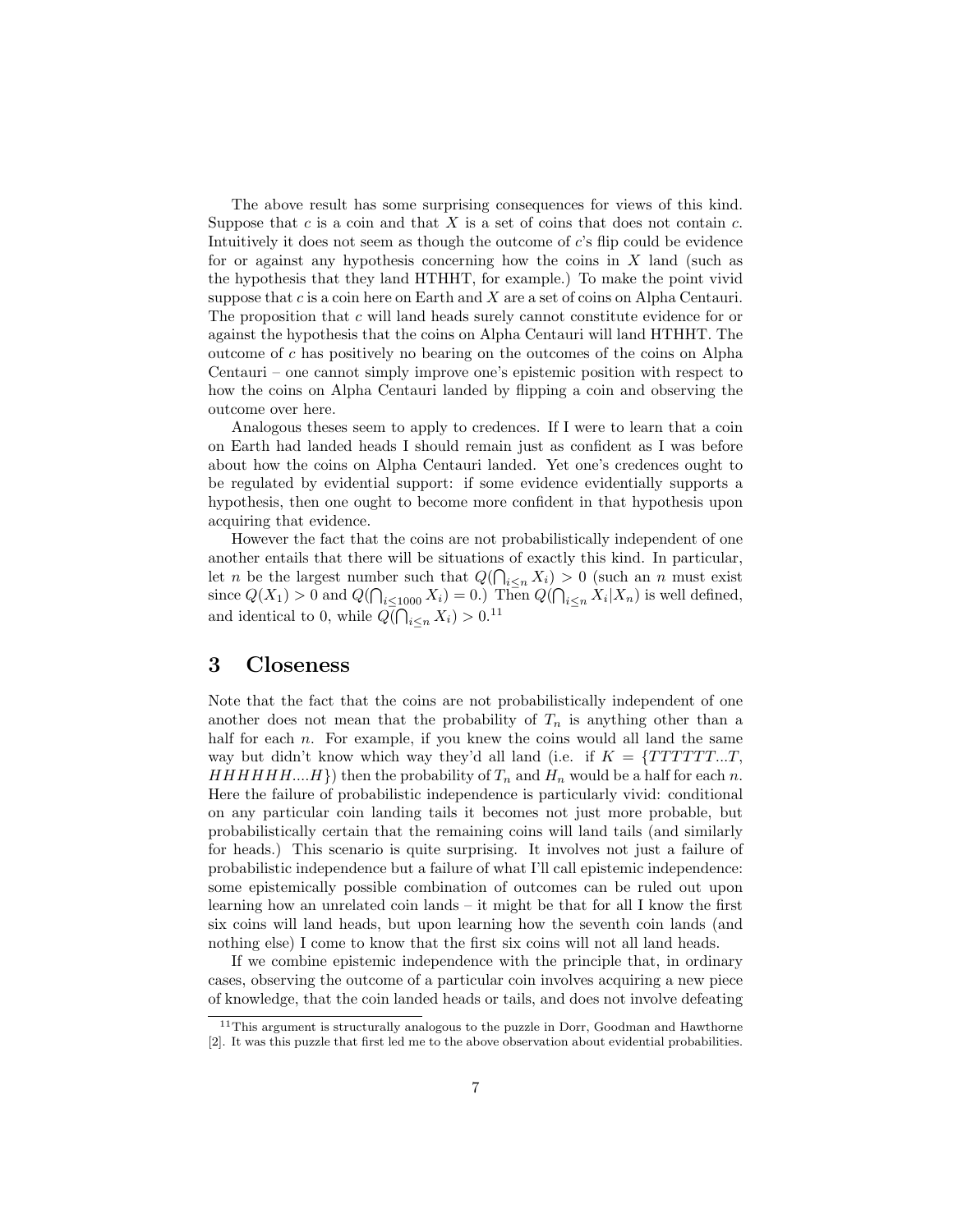any old knowledge, we will be able derive a principle that I shall call Closeness that can be used to show that some of the coins have a probability distinct from  $\frac{1}{2}$  of landing tails.

In order to state our principle we need to introduce the concept of one sequence being *closer* to actuality than another. Say that one sequence is at least as close to the actual sequence as another if it it agrees with the actual sequence whenever the other one does. More formally, a sequence  $\tau$  is at least as close as  $\sigma$  to the actual sequence  $\alpha$  (written:  $\tau \leq \sigma$ ) if and only if  $\tau(n) = \alpha(n)$ whenever  $\sigma(n) = \alpha(n)$ . It is straightforward to see that  $\leq$  is a partial (but not a total) order.<sup>12</sup>

Our principle then states the following:

CLOSENESS: if  $\sigma$  is epistemically possible and  $\tau$  is closer to the actual sequence than  $\sigma$ ,  $\tau$  is epistemically possible.

In other words K is 'downwards closed' with respect to  $\leq$ .

Closeness should appeal to epistemologists sympathetic to safety or margin of error constraints on knowledge. A margin of error principle that naturally comes to mind in this context states that a true belief can constitute knowledge only if the belief would have still been true even if a few of the coins had landed differently. If the belief would have been false had a few of the coins landed differently then, although your belief is true, this fact would be too lucky to count as knowledge. 'A few' here just means not in excess of a certain number of differences, the number in question being the 'margin of error'. It's clear why CLOSENESS is entailed by such a principle – if  $\tau$  is within the margin (the number of differences from actuality doesn't exceed the margin of error) and  $\sigma$ is closer to actuality than  $\tau$  then  $\sigma$  is within the margin too.

A natural route to Closeness, then, is via the margin of error principle outlined above. Unfortunately this would not make for a very compelling argument since the margin of error principle appealed to is at least as controversial as Closeness. Furthermore, even someone who accepts that safety considerations can play a role in determining what one is in a position to know need not accept this particular margin of error principle.

My strategy, therefore, will be to instead prove Closeness from principles that concern how our knowledge evolves when we learn some of the outcomes of the flips. More importantly, principles that do not derive their appeal from safety considerations at all. The two principles I shall be focussing on are:

EPISTEMIC MONOTONICITY: If I observe that a particular coin lands heads (tails) my new knowledge is just the conjunction of my old knowledge with the proposition that the coin landed heads (tails).<sup>13</sup>

<sup>&</sup>lt;sup>12</sup>Note that this order is isomorphic to a lattice of subsets of 1000 (i.e. sets of three digit numbers.) The reader may find it easier, mathematically speaking, to think of K as a set of subsets of 1000 that is ordered by inclusion.

<sup>&</sup>lt;sup>13</sup>I think that if we are to have a complete picture of what is going on in these cases we should treat our epistemic state and our evidence as accessibility relations. In this setting monotonicity would state that one's posterior epistemic state is just the result of intersection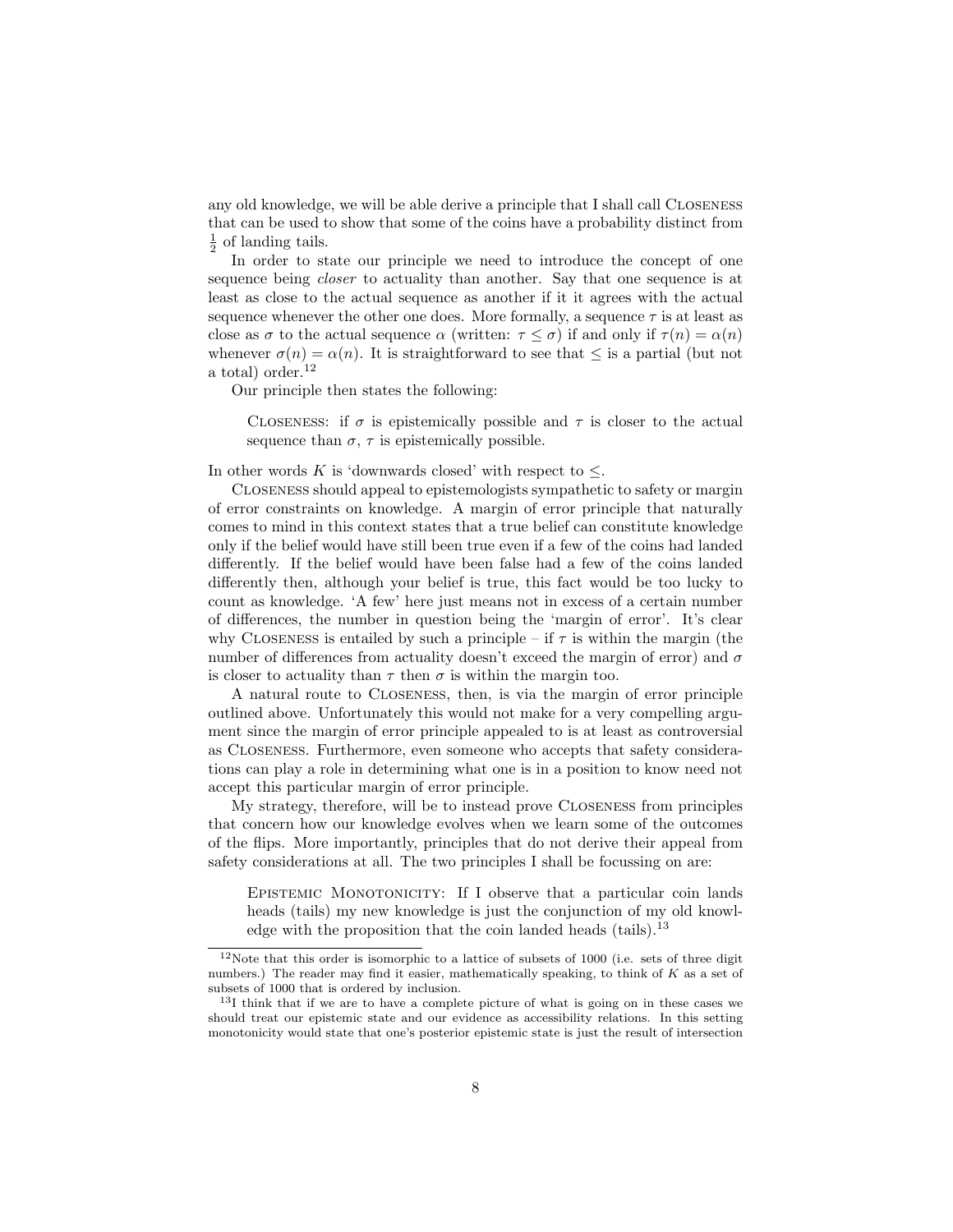EPISTEMIC INDEPENDENCE: if  $X_{i_1} \cap ... \cap X_{i_n}$  is epistemically possible (where  $X_i = T_i$  or  $H_i$ ) and I discover the outcome of the kth flip where  $k \notin \{i_1...i_n\}$  then  $X_{i_1} \cap ... \cap X_{i_n}$  is still epistemically possible.

Epistemic independence is a bit of a mouthful, but it is really very straightforward. It says that if, for all I know, the coins  $i_1...i_n$  will land a certain way, finding out a how another coin lands will not allow me to come to know that the coins  $i_1...i_n$  won't land that way. To all appearances, the outcomes of the coin flips are completely unrelated, and you have no knowledge connecting the outcome of one coin to the outcomes of any others. Suppose I know that five of the coins are on Alpha Centauri and for all I know they'll all land heads. It just seems incredible to think that I could come to know that they won't all land heads by flipping a coin here on earth and observing how it lands. Failures of epistemic independence, however, involve exactly this sort of scenario – a possible outcome of a set of coin flips gets eliminated after learning the result of a distinct and apparently unrelated coin flip.

In the Williamsonian framework evidence is just knowledge. Monotonicity states that if I were to find out tomorrow (by looking say) how one of the coins landed, my knowledge would simply be the conjunction of my knowledge before I looked with the proposition that the coin landed heads or tails, depending on which outcome I observe. I would simply rule out the epistemic possibilities where the coin lands differently from what I've learnt, and nothing that was epistemically impossible before becomes epistemically possible afterwards. Clearly not all cases of knowledge acquisition are like this. Perhaps I can learn something that defeats my earlier knowledge so that things that used to be epistemically impossible are now possible. Perhaps I see that the coin lands heads but I am surrounded by coins that have landed tails and have been painted so as to look like they've landed heads so I fail to come to know what I have (apparently) seen. This is all consistent with the claim that in a great many cases I simply do just come to know a new proposition without undermining any of my prior knowledge. In the coin case, in particular, it is incredibly natural to think that I am in a perfectly good position to know how the coin landed by looking, and that nothing is being undermined, or forgotten, or lost in whatever way by this new knowledge when I do.

The fact that we can acquire knowledge by induction might seem to be in tension with monotonicity principles like the one above. Suppose that I have a coin which I know is either perfectly fair or double headed. It is natural to think that if the coin is in fact double headed, then I can come to know that it is double headed after observing it land heads enough times in a row. Suppose, then, that after learning that the coin landed heads N times in a row (call this proposition  $A$ ) I am in a position to know that the coin is double headed (call this proposition  $B$ .) Thus my knowledge after observing heads  $N$  times,  $K_N$ , entails B. According to a monotonicity principle structurally analogous to

your prior accessibility relation with the evidence accessibility relation. This has the same effect regarding which worlds are compatible with your knowledge before and after acquiring the evidence.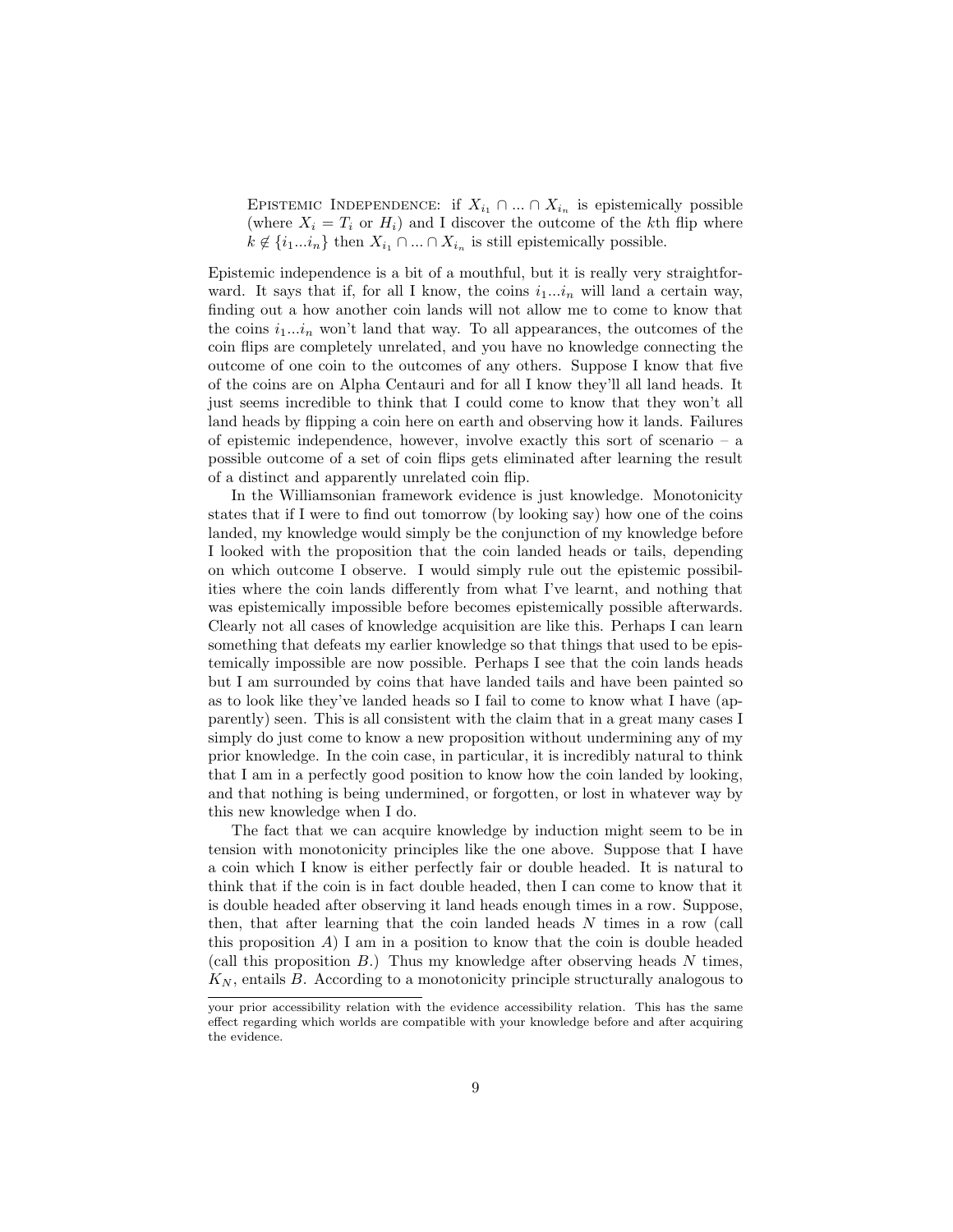EPISTEMIC MONOTONICITY, my knowledge after observing  $N$  heads in a row is just the conjunction of my knowledge prior to observing any flips, call this  $K_0$ , with the proposition that the first N flips landed heads. Thus  $K_0 \wedge A$  entails B, and so by the properties of entailment,  $K_0$  entails  $A \supset B$ . In other words, prior to investigation I am in a position to know the material conditional: if the coin lands heads  $N$  times in a row, it's double headed.<sup>14</sup>

For what it's worth, I find the generalized monotonicity principle to provide an extremely attractive model of inductive knowledge. Assuming the coin is in fact double headed and not fair, I'm therefore committed to saying that in favourable circumstances, before even beginning her inquiry, an agent can be in a position to know that if the coin lands heads  $N$  times in a row it's a double headed coin. (Of course, whether typical people in fact know, or even believe this, prior to inquiry, is another matter.) Note that this doesn't mean that the agent knows this material conditional a priori: the agent wouldn't be in a position to know the conditional in a situation in which the coin is fair but landed heads N times in a row by fluke, for example. Moreover, the alternative picture seems to have the surprising consequence that at the  $N - 1$ th flip the following is true: that for all the agent knows the coin is fair and will land heads, but upon observing that it does in fact land heads the agent can knowledgeably conclude that the coin isn't fair after all!<sup>15</sup>

At any rate, these considerations are mostly beside the point: the principle I am actually endorsing does not commit us to anything as controversial as this model of inductive knowledge. EPISTEMIC MONOTONICITY applies only to the scenario described in the introduction, and that scenario is importantly different from the above example of knowledge acquired inductively. There is not a single coin, but many, and the chances are known from the beginning: the coins are all known to be fair, and the outcomes are known to be generated from completely independent flips. If we know that the flips are fair and independent, how could learning the outcome of one flip possibly allow us to gain knowledge about the outcome of any other flip.<sup>16</sup> In the inductive case we could only gain knowledge by repeated observation because the possibility that the coin flips weren't fair or independent was open from the beginning!

Finally, even if we ignore the disanalogies with the single coin case, it is totally unclear how this style of response might be applied to a very minor variant of the original puzzle. Imagine that instead of coins, we are flipping

 $^{14}\mathrm{I}$  owe this particularly simple presentation of this puzzle to an anonymous reviewer. Note that similar puzzles can be raised for epistemic independence.

<sup>&</sup>lt;sup>15</sup>See also the discussion of the related principle in  $[2]$  (there labelled INFERENTIAL ANTI-DOGMATISM).

<sup>16</sup>We can also stipulate that my source for the information about the fairness of the coins is different for each coin. If I had one source who told me they were all fair, and I observed 100 came up heads, I might be reasonable to doubt my source. Whether this means that I'm no longer in a position to know that the coins are fair is more contentious (see Lasonen-Aarnio [1].) But at any rate, it is much harder to push this kind of analogy in the case where one has independent, reliable sources for each your beliefs about the fairness of the coins. This marks an important disanalogy between cases with one coin being flipped many times and cases with many coins being flipped once.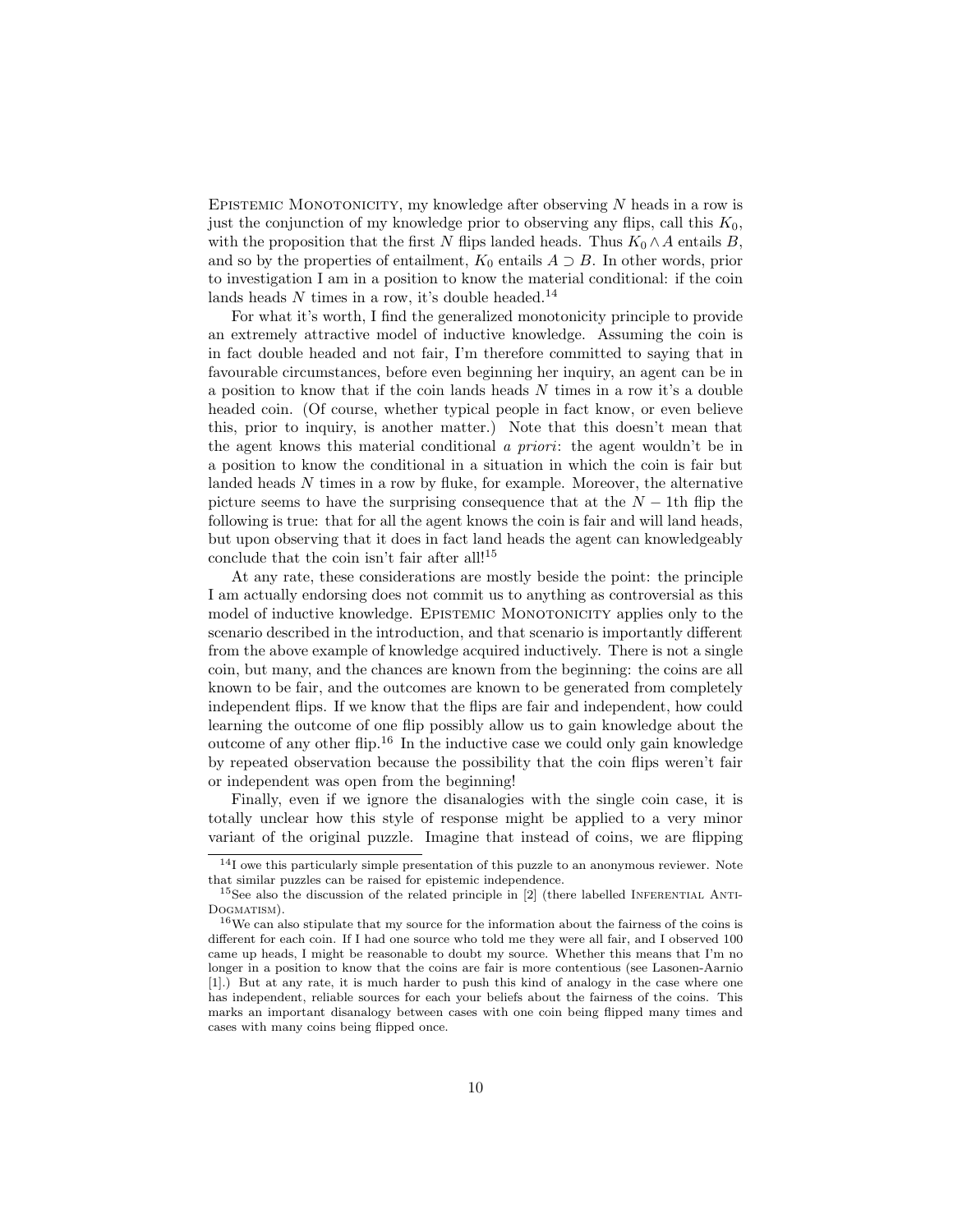blank metal discs.<sup>17</sup> The puzzle, as I stated it, did not really rely on the fact that it is coins and not metal discs that we are flipping. However, observing a large number of blank discs land according to a particular sequence does not give you evidence that the discs are biased. The fact that this response cannot survive this slight change in the set up should make us skeptical that it can be the source of the problem. Either way, this variant of the puzzle survives and needs an answer that does not rely on this kind of failure of monotonicity. I will continue to talk about coins in the sequel, although it will be useful to refer back to this variant case at various points.

With these two assumptions at hand we can apply them iteratively to tell us what our epistemic state is after learning the outcomes of two or more of the flips – once you've learnt the outcome of one flip you will find yourself in a structurally identical set-up (with 999 unknown outcomes instead of 1000.) Monotonicity allows us to infer that after successively learning that coins  $i_1...i_n$ land in a certain sequence of heads and tails,  $X_{i_1}, \ldots, X_{i_n}$ , my new epistemic state should simply be  $K \cap X_{i_1} \cap \ldots \cap X_{i_n}$ . Independence allows me to infer that if  $X_{i_1} \cap ... \cap X_{i_n}$  is epistemically possible (where  $X_i = T_i$  or  $H_i$ ) and I discover the outcomes of coins  $j_1...j_k$  where  $\{i_1...i_n\} \cap \{j_1...j_k\} = \emptyset$  then  $X_{i_1} \cap ... \cap X_{i_n}$ is still epistemically possible. We can then prove Closeness as follows

*Proof.* Suppose that  $\sigma \in K$  and  $\tau \leq \sigma$ . Let  $S = \{n \mid \tau(n) \neq \alpha(n)\}\$  and  $\overline{S} = 1000 \setminus S$ . Let  $X_n = T_n$  if  $\tau(n) = T$  and let  $X_n = H_n$  otherwise. Note that  $\sigma \in \bigcap_{n\in S} X_n \cap K$  so  $\bigcap_{n\in S} X_n$  is epistemically possible. It follows by epistemic independence that  $\bigcap_{n\in S} X_n$  is possible after learning  $\bigcap_{n\in \overline{S}} X_n$ , which by monotonicity means it is consistent with  $\bigcap_{n\in\overline{S}} X_n \cap K$ . Thus  $\bigcap_{n\in S} X_n \cap K$  $\bigcap_{n\in\overline{S}} X_n \cap K \neq \emptyset$  and since  $\bigcap_{n\in\overline{S}} X_n \cap \bigcap_{n\in\overline{S}} X_n = \bigcap_n X_n = \{\tau\}$  it follows that  $\tau \in K.$ 

Let us close this section by proving the desired claim that, given CLOSENESS, for some  $n, Q(T_n) \neq \frac{1}{2}$  assuming  $1 < |K| < 1000$ .

*Proof.* Let the rank of a sequence,  $r(\pi)$ , denote the number of places it differs from actuality. Pick a  $\sigma \in K$  with maximal rank. If  $r(\sigma) = 1000$  then every sequence would be epistemically possible because  $K$  is downwards closed. Thus, by hypothesis,  $r(\sigma) < 1000$  and it follows that  $\sigma$  matches actuality at some point: for some  $n, \sigma(n) = \alpha(n)$ . Without loss of generality suppose  $\alpha(n) = T$ . Note that  $\sigma \in T_n$ . I claim  $|T_n \cap K| > |H_n \cap K|$ .

Note that  $H_n \cap K$  injects into  $T_n \cap K$  by the mapping f that takes a sequence, flips the *n*th member, and leaves everything else alone. For  $\pi \in H_n \cap K$ ,  $f(\pi)$ clearly belongs to  $T_n$ . Moreover  $f(\pi) \leq \pi$ , since  $\pi$  differs from actuality at the nth place and  $f(\pi)$  matches actuality at the nth place and otherwise agrees with  $\pi$ . Since K is downwards closed and  $\pi \in K$  it follows that  $f(\pi) \in K$ . So  $f(\pi) \in T_n \cap K$ .

<sup>&</sup>lt;sup>17</sup>The discs don't need to have perfectly indistinguishable sides – they might, for example, have distinctive scratches on each side. The crucial point is that there is no way to uniformly classify two discs as having landed 'the same way up.' There would be no such way if the scratches on each coin were different.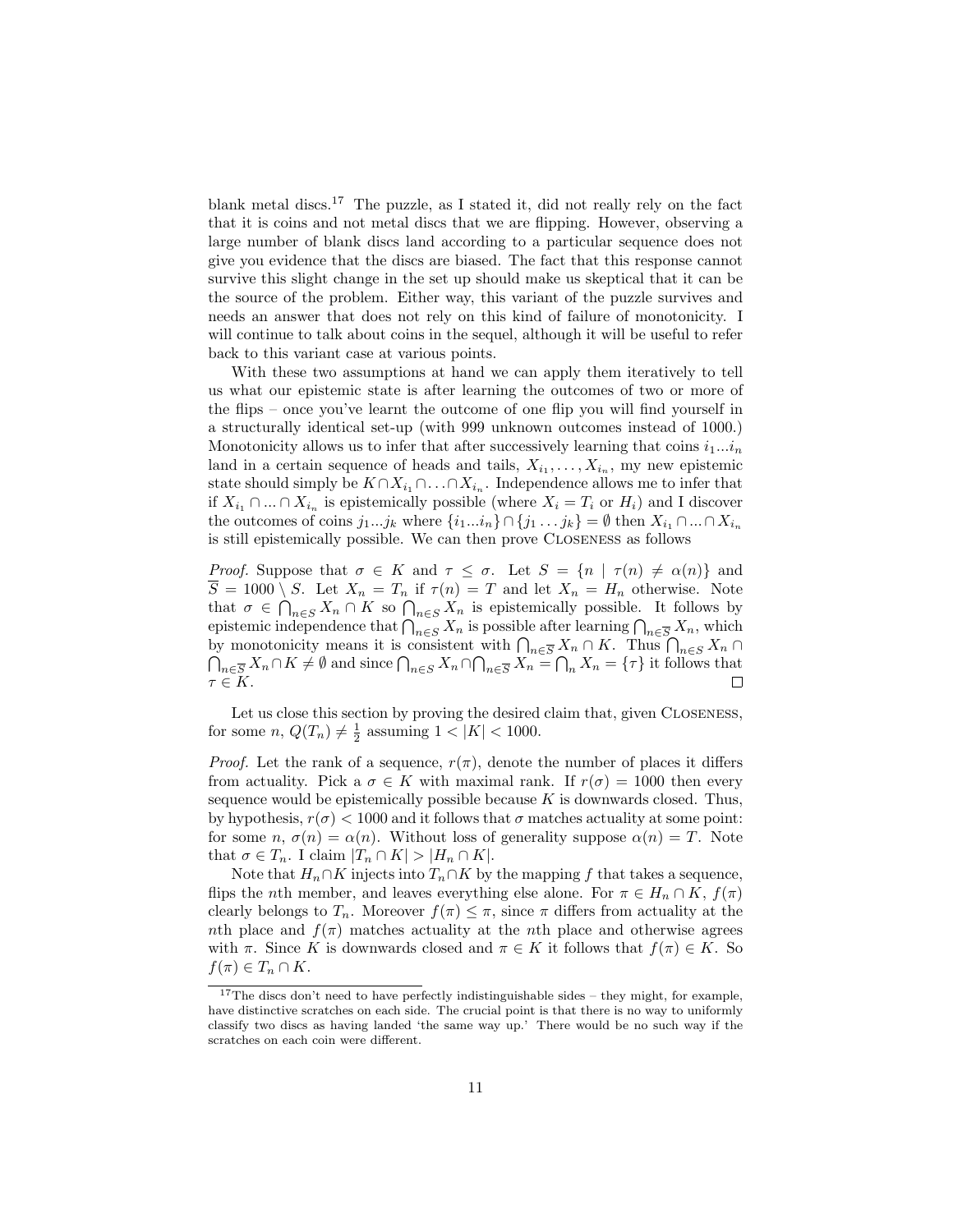On the other hand, the sequence  $f^{-1}(\sigma)$  (which is, in fact, just  $f(\sigma)$ ) does not belong to K.  $r(f^{-1}(\sigma)) = r(\sigma) + 1$  since  $\sigma$  matches actuality at the *n*th place, and  $f^{-1}(\sigma)$  doesn't but is otherwise like  $\sigma$ . Since we chose  $\sigma$  to have maximal rank in K, no element of K has rank larger than  $r(\sigma)$  so  $f^{-1}(\sigma) \notin K$ . Thus  $T_n \cap K$  contains at least one more element than  $H_n \cap K$  namely,  $\sigma$ .  $\Box$ 

### 4 Coin Indifference

We have thus far argued that given two plausible claims about how we update in the above cases, the probability that some of the coins will land tails will be distinct from  $\frac{1}{2}$ . Our motivating question, however, is not yet answered; we know that the relevant probabilities are not always  $\frac{1}{2}$ , but are they close to  $\frac{1}{2}$ ? And what determines whether the probability is above or below  $\frac{1}{2}$ ?

I will now argue that, for any  $n$ , if the nth coin will in fact land heads then your evidential probability that it will land heads is almost 1, and that if the nth coin will in fact land tails your evidential probability that it will land tails is almost 1. In order to show this I will need another assumption, Coin INDIFFERENCE (below), in addition to the assumptions I have made already. Given this assumption we can give an extremely natural class of models for the scenario we have been considering so far.

COIN INDIFFERENCE: The number of epistemically possible outcomes left open after learning how a coin landed does not depend on the coin.

Thus the result of learning how the ith coin lands will leave the same number of sequences epistemically open as learning how the jth coin lands. For example, if I learn how the 27th coin lands and there are 100 sequences which for, for all I know, represent the actual outcomes then had I learned instead the outcome of the 121st coin there would have also been 100 epistemically open sequences.

A failure of this principle would leave us with an unexplainable asymmetry between the coins. Some coins would be more informative than others: learning the outcome of some coins would allow us to eliminate more sequences than others. Maybe one could put this down to some asymmetry in the set-up, yet it is clear that one can spell things out to make the coins as symmetrical as you like: the coins could be arranged in a circle in a universe with perfect rotational symmetry and you could know this fact, for example.<sup>18</sup>

Even so, one might object, symmetry intuitions are notoriously unreliable in the present setting. According to one compelling symmetry intuition the various different sequences of outcomes are all on an epistemic par (an intuition that becomes clearest when we consider the variant scenario involving blank discs instead of coins.) Yet given our assumptions we know that some of these

<sup>18</sup>Kenny Easwaran points out to me that if the universe actually had perfect rotational symmetry we would find out that every coin landed heads after learning that one of the coins landed heads, so we may have to weaken this condition slightly. This issue doesn't arise in the variant puzzle using blank metal discs.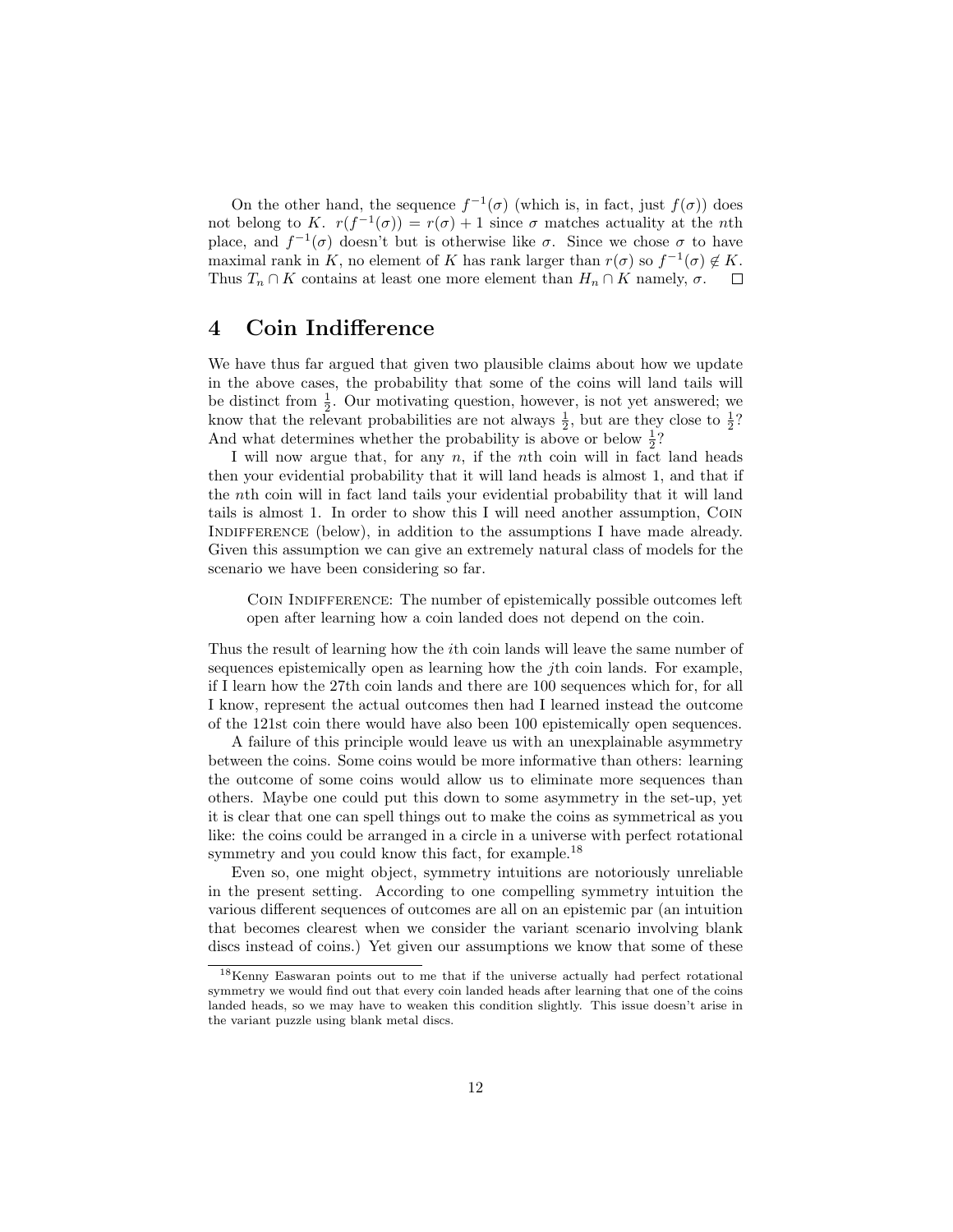sequences are epistemically possible while others aren't – an apparent violation of symmetry.

This follows from the fact that the actual sequence is epistemically possible (by the factivity of knowledge) and ANTI-SKEPTICISM, which entails that other sequences are not epistemic possibilities. However this reasoning straightforwardly reveals that there is, in fact, a very simple way to break the symmetry between the different possible sequences: if  $\alpha$  is the actual sequence, and  $\sigma$  is not, there's an asymmetry right there grounded in the way the coins landed. There need not be anything spooky going on here  $-$  the difference between the epistemically possible and impossible sequences can, for all we've said, supervene straightforwardly on the physical arrangement of the coins. This is not so if we were to deny COIN INDIFFERENCE in a perfectly symmetrical universe; there would be an epistemic difference without any physical difference. Surely physicalism is not so easily counterexampled!

In this connection it is useful to distinguish first from third personal symmetries. While the possible sequences might seem to be on a par from a first person perspective, they are not on a par from a third person perspective. An onlooker who knew how the coins landed would be able to tell straight away that the actual sequence is epistemically possible for you even if, from your perspective, there is no difference between this sequence and the next. This feature of knowledge should not be surprising – the difference between the epistemic state of a brain in a vat and an ordinary person is not always manifest from a first personal perspective.<sup>19</sup> The kind of symmetry violation that would arise from failures of COIN INDIFFERENCE, on the other hand, would not even be detectable from the third person. Even someone who knew all the physical details about the coins in a symmetrical universe wouldn't have any reason to think any coin more informative than any other.

Once we have accepted Coin Indifference, we can iterate the principle so it can be applied to learning the outcomes of several coins in a row. For if I have learnt the outcome of the first coin then I am in a variant of the initial scenario, except that this time there are 999 coin flips with unknown outcomes instead of 1000. Coin Indifference, if true at all, is a general truth so we must assume it applies in this variant scenario too. Thus, by successively applying Coin INDIFFERENCE, we know that if the outcomes of all but the coins  $\{i_1, \ldots, i_n\}$ were learned there would be the same number of epistemically possible sequences as if I were to learn the outcomes of all coins excepts for  $\{j_1, \ldots, j_n\}$  (provided the *i*'s are all different, and the *j*'s are all different.)<sup>20</sup>

 $19$ Of course, a difference manifests itself in terms of the first personal factive mental states: while an ordinary person is in a position to know that their belief that they have hands constitutes knowledge a brain in a vat isn't. However they are exactly alike regarding their nonfactive mental states like belief (and furthermore, their knowledge about what's epistemically possible is identical, even if their knowledge about what isn't differs.) The crucial point is that a third party would be able to have different beliefs about which of the two persons beliefs constituted knowledge (and would know that the 'no hands' proposition was a possibility for one person and not the other.)

 $20$ Here is one worry you might have about COIN INDIFFERENCE, particularly the iterated version. Suppose exactly 541 of the coins land heads. Let  $X$  denote those coins, and let  $Y$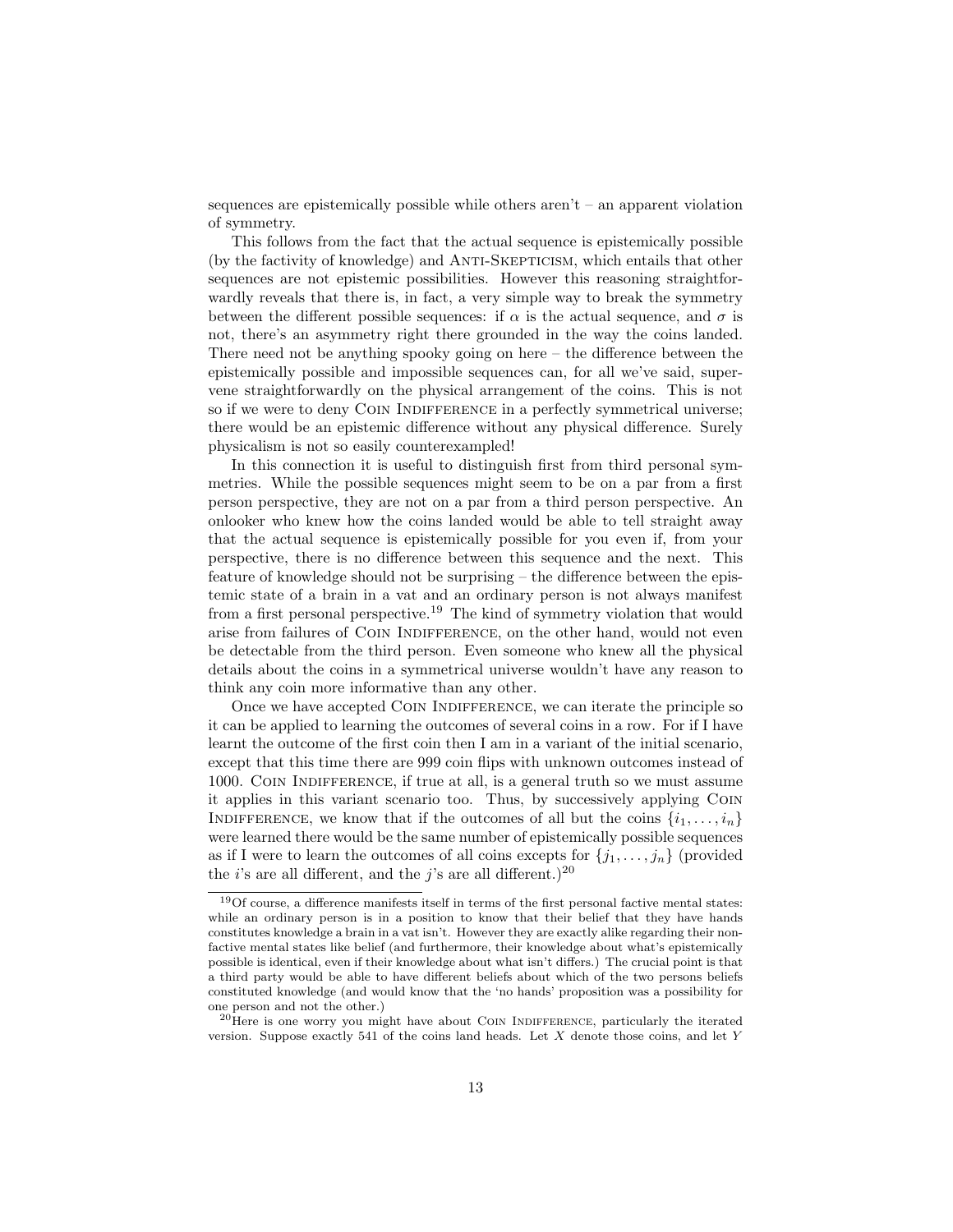Once we assume COIN INDIFFERENCE, EPISTEMIC MONOTONICITY and EPISTEMIC INDEPENDENCE we can show that  $K$  just consists of those sequences that differ from the actual sequence by at most k places for some fixed k. If K has this form call it a 'margin for error model'.<sup>2122</sup>

Margin for error models are strongly reminiscent of a certain safety theoretic way of modelling knowledge. The rough intuition behind safety, as applied to this case, is that one's belief that  $p$ , even if true, cannot constitute knowledge if it could have easily been false. The notion of 'being easily false', in this context, is measured by whether the belief would have been false if a few coins (less than  $k$ ) had landed differently. The intuition is clearer with an example: one's belief that the coins will not all land heads is usually not only true, but safe in the above sense. However, if by some remarkable coincidence 999 of the coins landed heads, your belief that the coins would all land heads, while true, presumably would not constitute knowledge. If that single coin had landed differently then your belief would have been false: your belief was true by luck and surely could not count as knowledge. Similarly, in cases where all but two of the coins landed heads you surely do not know that not every coin would land heads since it could have so easily been false if those two coins had landed differently. In margin for error models the margin of error, k, represents explicitly how many coins could have landed differently before your belief becomes unsafe.

It is important to remember, however, that we have motivated these models without explicit appeal to safety: the three principles we have appealed to do not appear to derive their plausibility from safety considerations, but rather from considerations about how we update our knowledge. Even if we were to bracket COIN INDIFFERENCE, margin for error models provide a very natural way to model the updating process in these cases in a way that preserves Epistemic Monotonicity and Epistemic Independence. I have some 'accessibility ra-

denote a random set of 541 coins that have roughly as many heads and tails. If you were to have been shown only the outcomes of the coins in  $X$  then it might be reasonable to come to believe that all the coins will land heads, whereas it wouldn't be reasonable to conclude this if you had only observed the outcomes of the coins in Y . Since there would certainly be a different number of doxastic possibilities after making these two sets of observations it's natural to think the number of epistemic possibilities could also be constrained this way. I think there are three problems with this kind of objection. Firstly, while this thought may have something to it if it were a single coin being flipped repeatedly (for example one might reasonably conclude it was double headed), it is less clear when each of the coins are distinct and isolated in this way. Secondly, whilst the number of sequences compatible with your knowledge does depend on the number of sequences compatible with your beliefs, the number I have been focussing is the number of sequences compatible with what you are in a position to know and it is not obvious that this will depend on your beliefs in this way. Finally, this worry cannot even get off the ground in the variant puzzle with blank metal discs since there would be no relevant difference between any pair of sets,  $X$  and  $Y$ , that have the same cardinality. Thanks to Kenny Easwaran for discussion here.

 $^{21}$ Models with this structure were first suggested to me by John Hawthorne.

<sup>&</sup>lt;sup>22</sup>Given CLOSENESS it suffices to show that if  $\sigma \in K$  and  $r(\sigma) = r(\tau)$  then  $\tau \in K$ . If  $\sigma \in K$ then the result of learning the outcomes of all the flips except for those whose outcomes differ from  $\sigma$  will leave us with  $2^{r(\sigma)}$  open possibilities by EPISTEMIC MONOTONICITY. If  $r(\sigma) = r(\tau)$  then, by iterating COIN INDIFFERENCE, the result of learning the outcomes of all the flips except for those whose outcomes differ from  $\tau$  will also leave us with  $2^{r(\sigma)}$  (i.e.  $2^{r(\tau)}$ ) open possibilities and this can only happen if  $\tau \in K$ .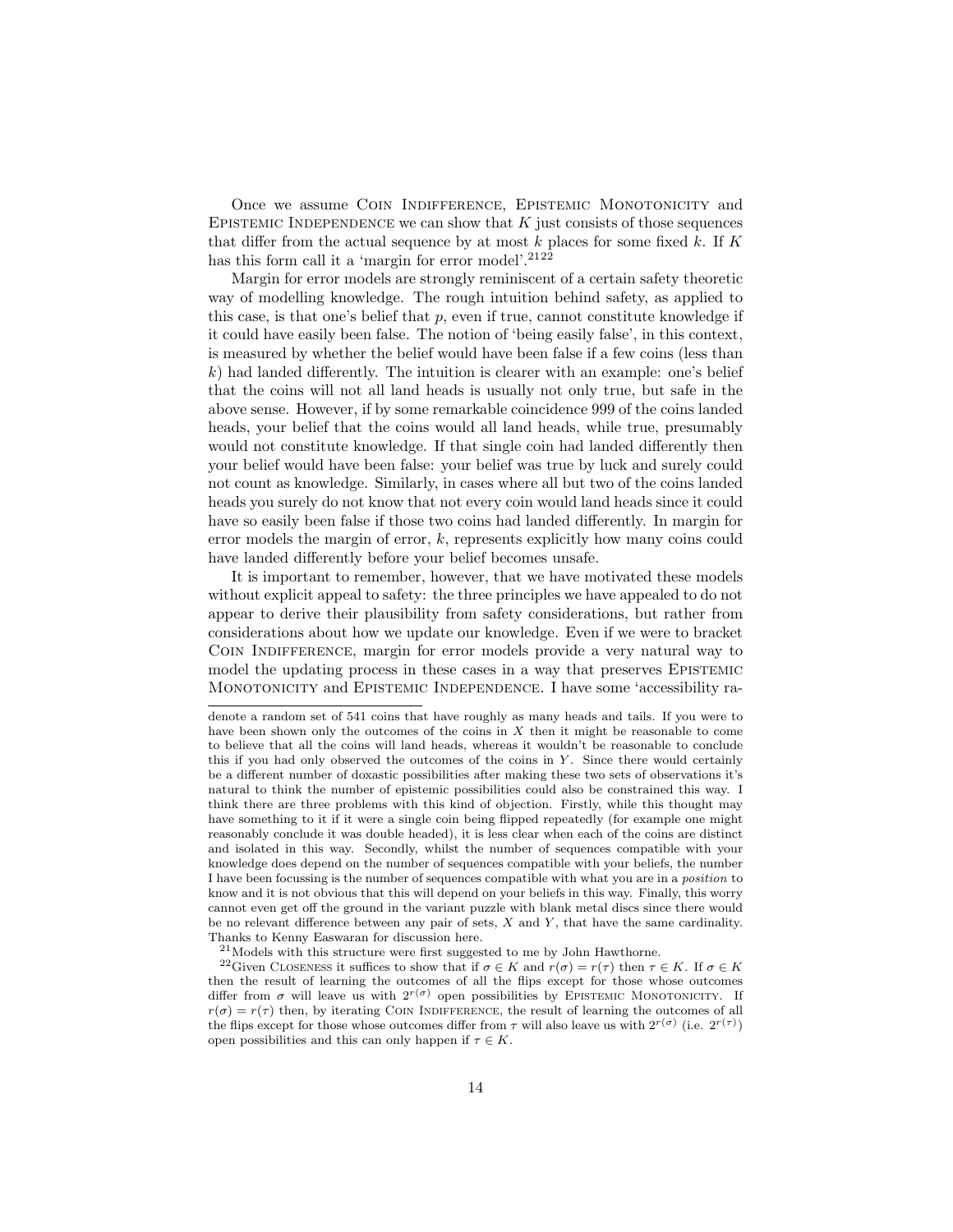dius',  $k$ , such that for any  $n$ , the possible combinations of epistemically possible outcomes of  $n$  flips are those that differ from the actual outcomes by at most  $k$  places.<sup>23</sup> This accessibility radius remains constant across time, even as the space of epistemic possibilities shrinks as you learn the outcomes of various coin flips. After finding out the outcomes of the first 500 flips, say, the remaining possibilities are still just those sequences that differ from the remaining 500 actual outcomes by at most  $k$ : since you've only ruled out outcomes that are different from actuality (if you've truly come to know or come to bear any factive attitude towards them) we still have all  $k$  degrees of freedom left: we can still differ from the actuality in up to k different ways.

Margin for error models, therefore, present us with a particularly simple way of modelling this scenario. Furthermore, as we have argued, to reject this way of modelling the scenario is tantamount to rejecting either Epistemic Monotonicity, Independence or Coin Indifference.

We can now show that the probability of  $T_n$  is greater than  $\frac{1}{2}$  whenever the *nth* coin actually lands tails and  $\langle \frac{1}{2} \rangle$  whenever the coin actually lands heads.

*Proof.* Assume that  $n > 1$  and  $1 < k < n$ . Let  $T(n, k)$  represent the number of  $n$  length sequences that differ from some fixed sequence by at most  $k$  places. Intuitively  $T(n, k)$  represents the number of coin sequences that are epistemically possible when you know the coin will be flipped n times, and where  $k$  is the margin of error (i.e.  $k$  is such that a sequence is epistemically possible iff it differs from the actual sequence by at most k flips. In our case  $n = 1000$ , but it will be useful to have this extra generality.)

(Aside: mathematically  $T(n, k)$  is calculated by the sum  $\sum$  $r \leq k$  $\binom{n}{r}$  where  $\binom{n}{r}$  =

 $\frac{n!}{r!(n-r)!}$ . To quickly perform actual calculations of this number for small n the following trick is useful: draw up the first  $n$  rows of Pascal's Triangle and add up the first  $k$  numbers on the bottom  $(nth)$  row. This fact is not necessary to understand the proof.)

If the first coin (say) actually lands tails, then the number of epistemically possible sequences that begin with tails is just  $T(n-1,k)$ , (because once the first element of the sequence is fixed as tails, and that matches the actual world, the remaining  $n-1$  flips can vary from the actual sequence at up to at most k places) so the evidential probability that the first coin lands tails is  $\frac{T(n-1,k)}{T(n,k)}$ .

Note that for similar reasons the number of epistemically possible sequences beginning with heads is  $T(n-1, k-1)$  – once the first element of the sequence is fixed, and differs from actuality, then it only has  $k-1$  ways left to differ from actuality.

All that is left is to show that the evidential probability of the first coin landing tails is  $> \frac{1}{2}$ . This follows from the observation that the number of

 $^{23}$ It is natural to think that 'differing by at most k places' this could serve as an accessibility relation in a model of epistemic logic. This is a reflexive, symmetric, non-transitive relation. These models have the following puzzling feature: out of all of the sequences of outcomes that might for all you know obtain, exactly one of them (the actual sequence of outcomes) is such that you know that it might for all you know obtain. You could consider non-symmetric models where the accessibility radius,  $k$ , can vary from world to world.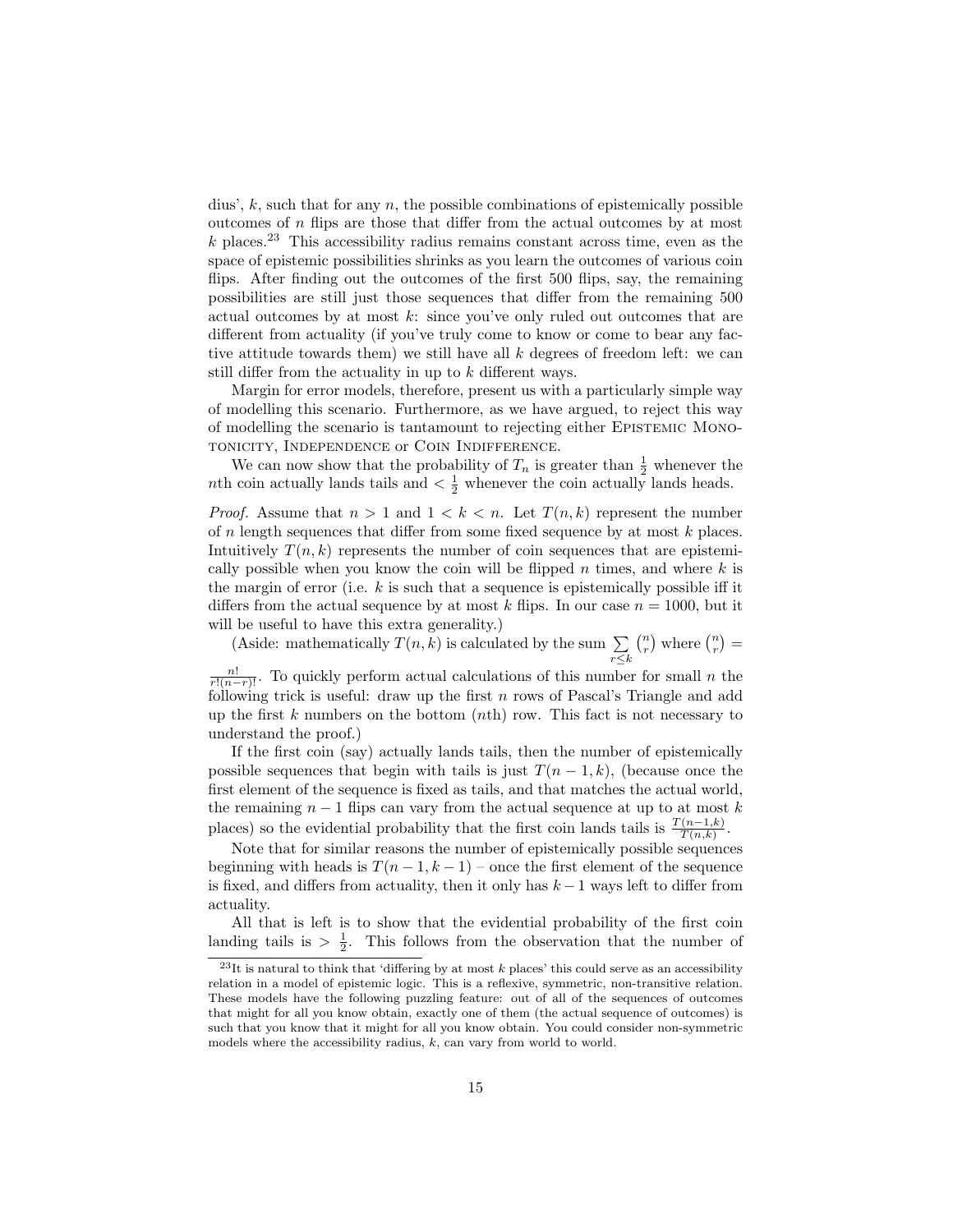epistemically possible sequences in which the first coin lands tails (viz.  $T(n (1, k)$ ) is always larger than the number of epistemically possible sequences in which the first coin lands heads (viz.  $T(n-1, k-1)$ ). The former is the cardinality of the  $n-1$  length sequences that differ by at most k places from a fixed sequence, and the former the cardinality of the strict subset of these sequences that differ by at most  $k - 1$  places. This completes the proof.  $\Box$ 

Our observation, in the proof, about the cardinality of  $T_n \cap K$  in margin for error models provides us with a straightforward way to determine the answer to our opening question: once we know  $k$  the probability that a coin will land tails is  $\frac{T(999,k)}{T(1000,k)}$  if it will in fact lands tails and  $\frac{T(999,k-1)}{T(1000,k)}$  if it will in fact land heads. It remains to see what happens when we chose various  $k$ .

Which natural numbers, k, might serve as realistic accessibility radii? We can say, straight off the bat, that  $k$  is greater than 1. However the coins actually land, we cannot know that the first two coins won't land heads. On the other hand, as we have argued already, k should be less than 1000: we know that the coin won't land heads 1000 times in a row. Could there be circumstances in which we know that the coin wouldn't land heads 10 times in a row? This is, in purely probabilistic terms, equivalent to asking whether one could ever know that their ticket will not win in a fair lottery with 1024 tickets. It seems to me that in ordinary contexts it would be quite reasonable to say that most people do know that they won't win. The case at hand is analogous  $-$  it seems reasonable that it's possible for you know that the first ten coins won't all land heads, in which case it follows that  $k$  is smaller than or equal to 10. A calculation shows that if  $k = 10$  and the first coin actually lands tails the then the probability that it'll land tails is  $\frac{T(999,10)}{T(1000,10)} = 0.990010172562163$ . In other words, if the coin in fact lands tails, we should have an evidential probability of almost 1 that the coin will land tails! A completely analogous argument applies if the coin in fact lands heads.

Of course, you could quibble about my choice of  $k$ . Quibbling makes little difference to my point. Here are the resulting probabilities, to two decimal places, if we substitute k for larger numbers<sup>24</sup>:

| k. | $Q(T_n)$ |
|----|----------|
| 10 | .99      |
| 20 | .98      |
| 30 | .97      |
| 40 | .96      |
| 50 | .95      |
| 60 | 94       |

To get an idea for these numbers, note that any model in which  $k \geq 60$  is one in which for all you know the first 60 coins will all land heads. Not knowing whether

<sup>24</sup>These numbers were calculated using http://www.wolframalpha.com/. To calculate  $Q(T_n)$  when  $k = 10$ , for example, just input: sum[binomial(999, r), {r, 0, 10}]/sum[binomial(1000, r),  $\{r, 0, 10\}$ ] (note: it seems to crash when you chose  $k \ge 70$ .)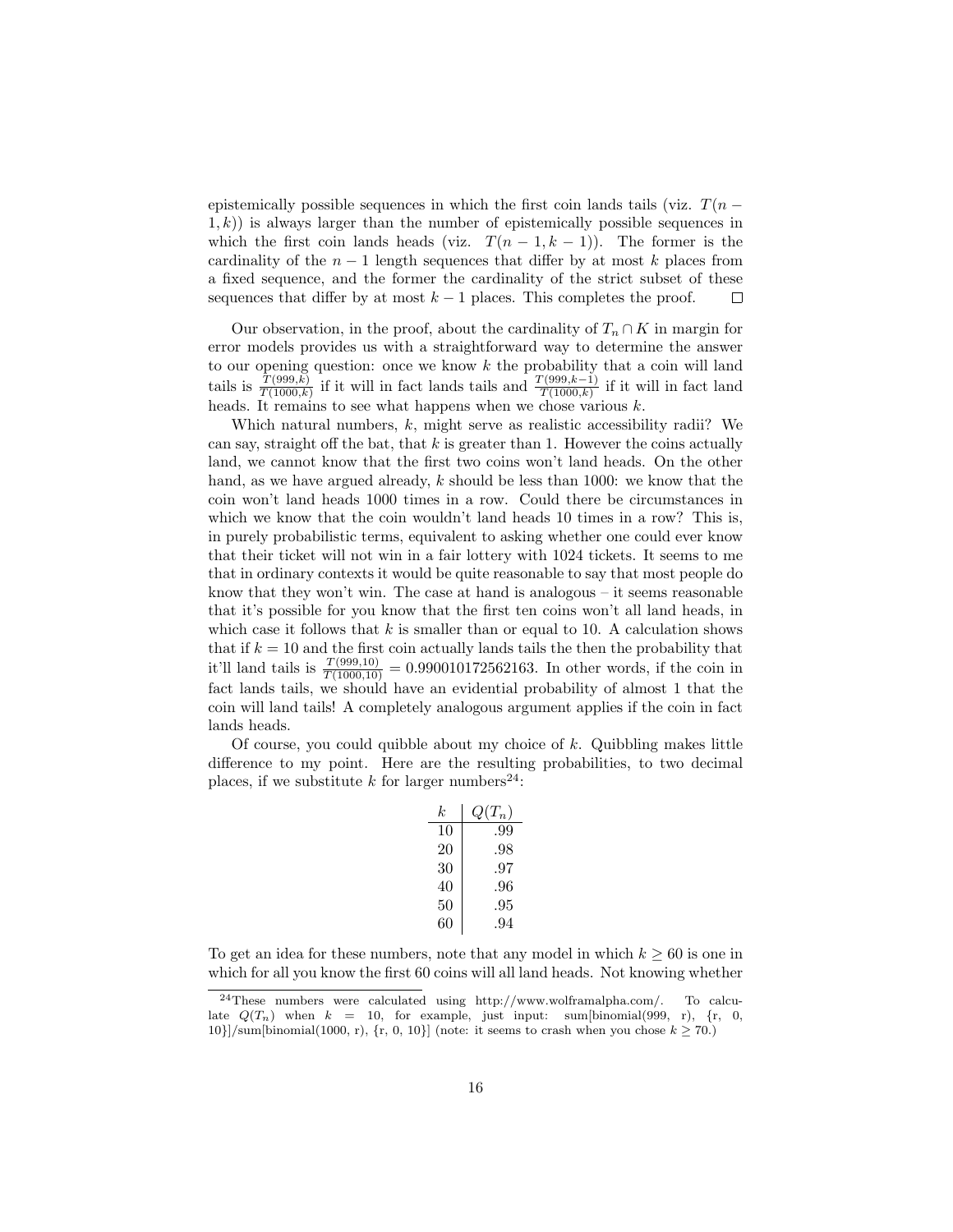the coin will land heads 60 times in a row is equivalent, at least statistically speaking, to not knowing whether your ticket will lose in a lottery with one quintillion (i.e. one billion billion) tickets.<sup>25</sup>

### 5 Consequences for the Lottery Paradox

Let us, for a moment, set aside the problem for evidential probabilities. In this paper I have not just argued for a negative thesis, but for a positive view about the anatomy of our knowledge in lottery paradoxes with this particular structure. It would be worth our while to compare the resultant margin of error model of knowledge to other accounts of the lottery paradox. If these alternative accounts do not fair as well as the safety model in lotteries with this particular structure, then this might point favourably to a safety based account of lottery paradoxes in general.<sup>26</sup>

Central to all these puzzles is the surprising result that if one accepts the anti-skeptical idea that we are in a position to know that some sequences will not occur, then it follows that not all of the possible sequences are on an epistemic par. There will be some sequences that our knowledge rules out, and other sequences which it doesn't: factivity guarantees that at least one sequence – the actual sequence – is epistemically possible, and Anti-Skepticism guarantees at least one sequence isn't. However, from a first personal perspective no sequence seems different from the next. How, one might wonder, could one be in a position to rule out some sequences but not others?

Fortunately philosophers have become adept at resisting this style of questioning: from a first personal perspective there is a clear symmetry between myself and a brain in a vat, but unless we are to surrender ourselves to skepticism we must concede that I'm in a position to rule out possibilities that the brain in a vat isn't (for example, I'm able to rule out the possibility that I don't have hands.) However, in the brain in a vat case it is clear which external facts ground the epistemic asymmetry; I have hands, for example, but the brain in a vat doesn't. Given that there are also epistemic asymmetries between the different sequences it is consequently very natural to wonder which facts – also, presumably, external to the agent – the asymmetries in our present case depend on. I have defended the view that your knowledge in these cases depends on how the coins in fact land, and the value of a certain margin for error; it is thus

<sup>&</sup>lt;sup>25</sup>This observation seems to be pretty stable provided k does not depend on the number of coins in the set up: whatever  $k$  is, you can also modify the number of coins to be flipped (currently 1000) appropriately to achieve a similar result. One could in principle avoid this result by allowing the structure of knowledge to depend on things like the number of coins flips to occur throughout all history, or on how many of those flips with unknown outcomes you know to be fair, but these would be drastic measures.

<sup>26</sup>Articulating a measure of closeness to actuality relevant for an arbitrary lottery, without knowing the mechanism by which the winner is generated, is a tricky business. One would also expect there to be a certain degree of context sensitivity regarding which possible outcomes to regard as closer to actuality than others. However, even if one cannot give a completely explicit account of closeness, safety based theories will still impose structural constraints on knowledge that will distinguish them from other approaches to the lottery paradox.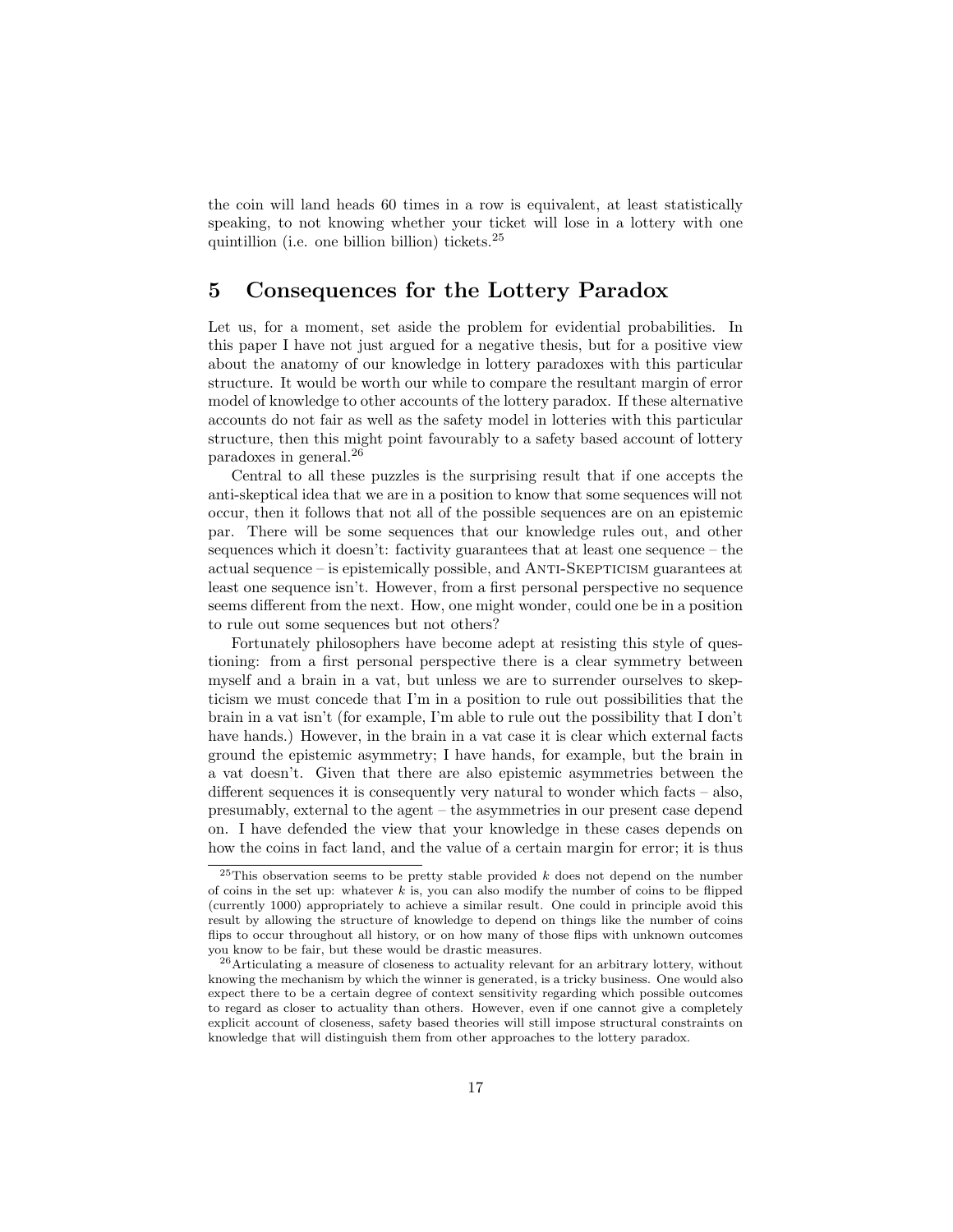clear how the symmetry is broken on this picture. I'll now compare this idea to three alternative accounts:<sup>27</sup>

- 1. No sequences are ruled out: there are no sequences we know won't happen. Widespread skepticism is quarantined by restricting single premise closure.
- 2. Abnormal sequences are ruled out: surprising sequences like the all heads or all tails sequence are ruled out, unsurprising mixed sequences are not ruled out. The asymmetries are grounded in facts about which sequences are surprising.
- 3. Non-actual sequences are ruled out: each sequence, apart from the actual sequence, is known not to occur. The only asymmetry is between the actual and the non-actual sequences, and this is grounded in the way the coins land.

According to the first kind of theory all the sequences are apparently on an epistemic par with the actual sequence: it is not known whether they will obtain or not. On this picture it seems as though there are no asymmetries to be explained away. However, if we are to resist skepticism, there must be some sequences that are 'ruled out' by my knowledge in an extended sense: I know things (e.g. that I won't have enough money to go to the Bahamas next year) that entail that I won't win the lottery. So at least in some sense there is still an asymmetry to be explained. At any rate, we can all agree that the epistemic difference between the sequences isn't as direct.

I think there is much to be said for this kind of view. Many people, myself included, have the intuition that typical people do not know that their (or perhaps any) lottery ticket won't win. Indeed, I expect if you look at the average person taking part in a lottery that intuition is true: they probably wouldn't buy a lottery ticket in the first place if they knew that it wasn't going to win. However, there are plenty of other things they do know that entail that their ticket won't win. As this theorist predicts, knowledge doesn't appear to be closed under logical consequence.

One might think I am being overly concessive to this kind of theorist, but I suspect that all I have said above is common sense. The reason people buy lottery tickets is because they don't really believe with enough conviction that they'll lose. Moreover, belief isn't an attitude that is closed under logical consequence – there are plenty of propositions that follow from our beliefs that we do not believe because we have never even considered them. Any attempt to formally model knowledge must be sensitive to the fact that one can fail to know something by simply not believing it, and which propositions a person believes in a given lottery case depends on all kinds of contingent facts about

 $27$ Note that there is also a recent tradition of taking practical factors (such as how much is at stake if you were to act as if  $p$ ) to impact what you know. Theories in this vein will not be always compatible with some of the principles I appealed to in this paper (see Coin Indifference and Epistemic Independence.) I take this to be a problem for these theories rather than a problem for the principles. However, for the sake of space, I shall simply bracket these views from consideration.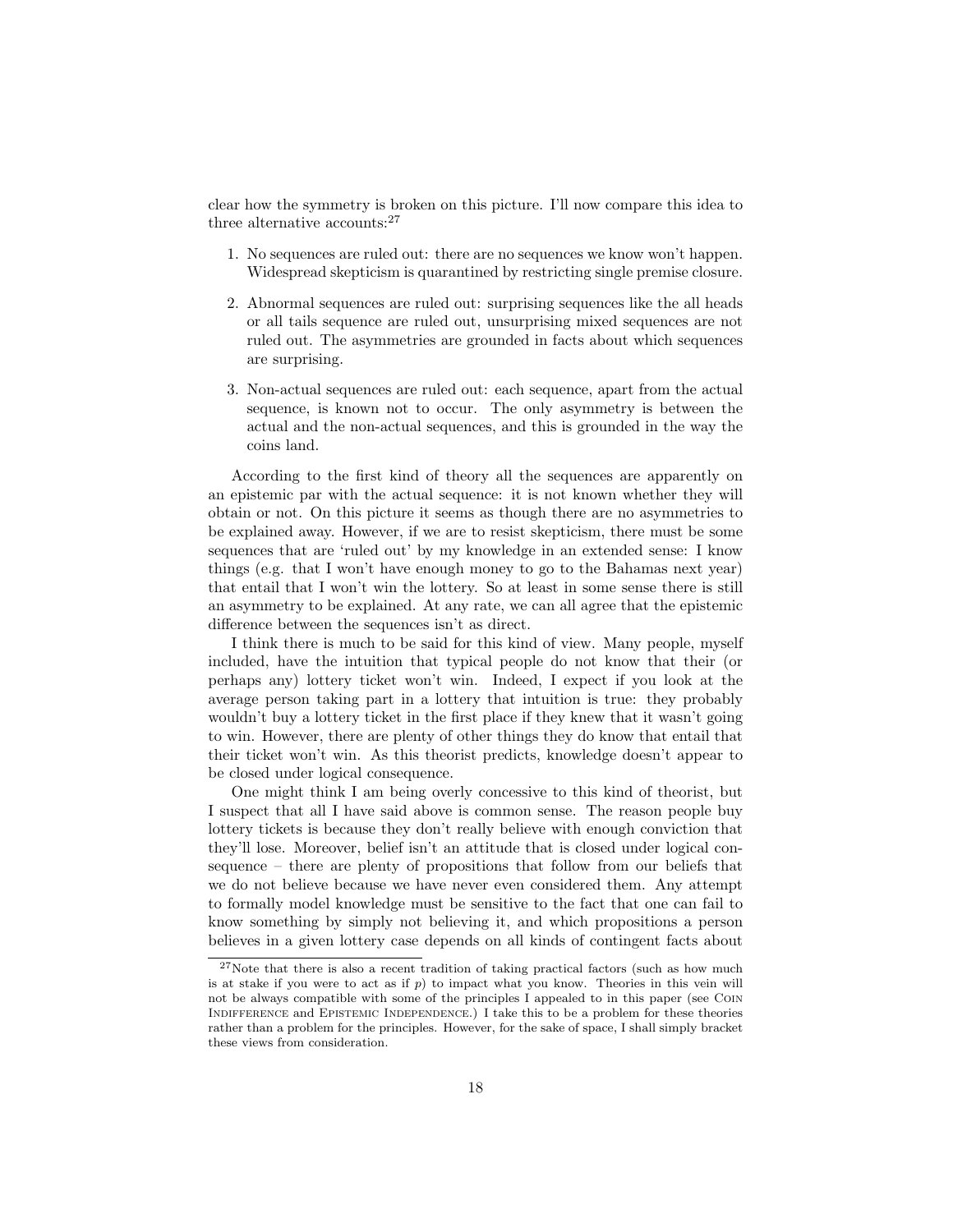the person. A practising skeptic might refuse to believe, and thus fail to know, anything about the outcomes of the coins whilst a person less skeptically inclined might know that not all of the coins will land heads, although even the non-skeptic won't know things about complicated sequences of outcomes she's never even entertained.

If we are to say anything theoretical here we must distinguish between what a person knows, and what she is in a position to know. In the preceding example the skeptic and the non-skeptic are on a par regarding what they are in a position to know, the difference is whether they in fact believe those things or not.<sup>28</sup> The more important question, for our purposes, is: if I know that I won't have enough money to go to the Bahamas next year, am I in a position to know that I won't win the lottery? It is much harder to maintain that a person who has performed the relevant deduction is not in a position to know this. So while our intuitions about our lack of knowledge in the lottery paradox may remain intact, it is entirely possible that we are in position to know a reasonable amount about which tickets won't win.

Assuming, then, that we accept ANTI-SKEPTICISM it is natural to ask which sequences are ruled out? While ANTI-SKEPTICISM doesn't commit us to any particular sequence being ruled out, the all heads sequence seems like a promising candidate. But what is it about the all heads sequence that means it can be ruled out over the other non-actual sequences? A natural thought is that it is surprising, or unusual, unlike the random looking sequences you'd expect to see most of the time.

This is how the second type of view breaks the symmetry: some sequences are more surprising or 'unusual' than others, and it is this feature that the all heads sequence has that distinguishes it from the sequences we cannot rule out. It is important to note that 'surprising' in this context doesn't mean unlikely, or atypical: each possible sequence is just as likely as any other to occur, and no particular sequence will occur more often than any other on average, so they are all equally typical.

As we have seen already, if surprise or unusualness can be a source of epistemic asymmetry then there are natural ways to reject some of the principles I have discussed earlier. One might motivate unusualness as a source of epistemic asymmetry by noting that, upon observing a coin land heads 100 times in a row it seems rational to conclude that it's not a fair coin, or is in some other way unable to deviate from this sequence, but upon observing that it lands in some random unsurprising sequence featuring roughly as many heads as tails it would not be rational to conclude that it wasn't fair.<sup>29</sup> The idea that it would be rational to conclude that a set of coins aren't fair after observing 100 of them

 $^{28}$ My rough gloss of this notion is: one is in a position to know that p if and only if there is some way of coming to believe that  $p$  that would constitute knowledge.

<sup>29</sup>Thanks to Jeremy Goodman for this point. This thought is probably behind many supporters of 'intelligent design': that one can knowledgeably conclude that some sequence of outcomes is not the result of chance if the results are sufficiently ordered or surprising, even if that sequence is just as probable, conditional on being chancy, as a particular unsurprising random sequence of outcomes.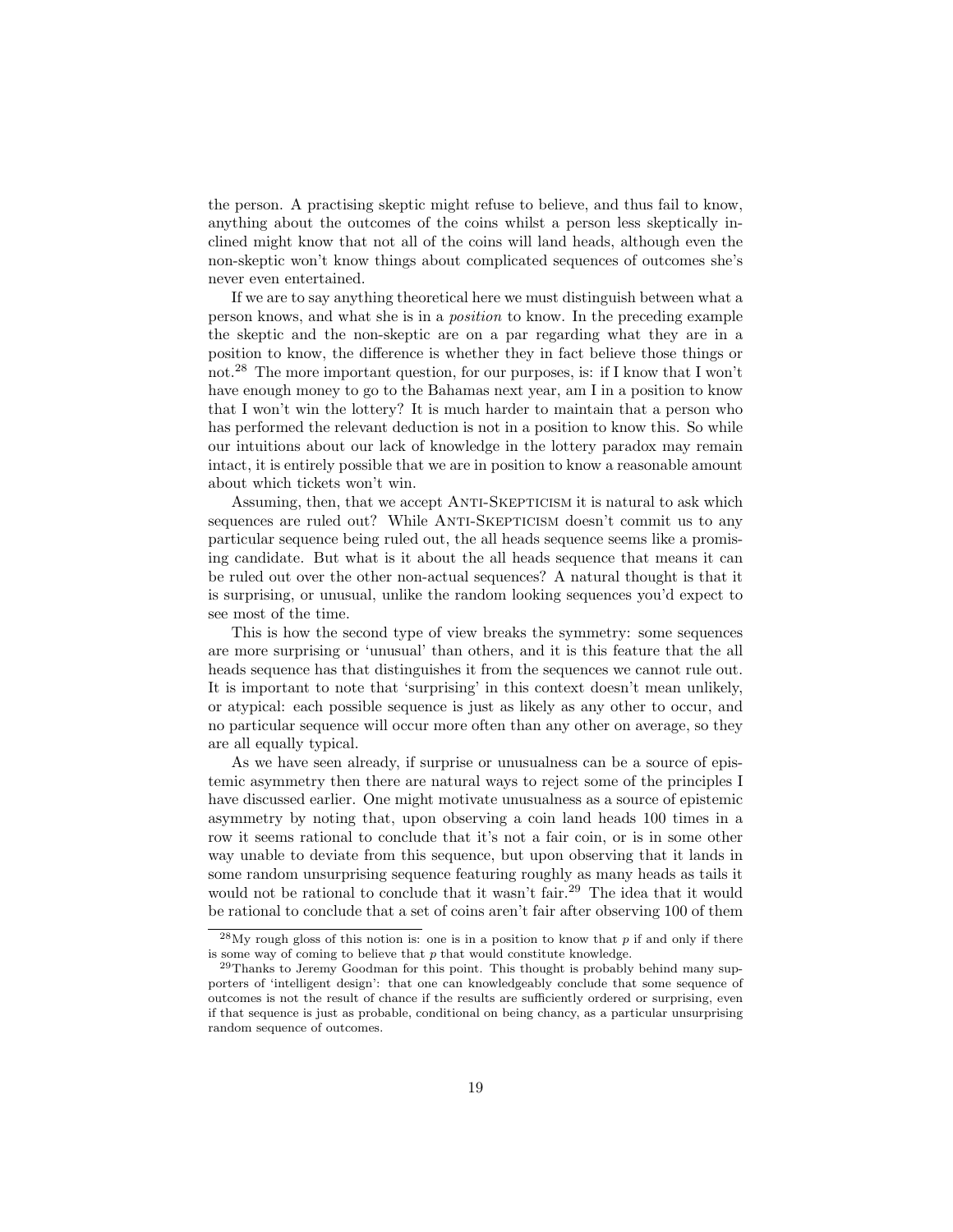land heads, but not rational after observing them land according to a particular seemingly random sequence, if plausible at all, must rest on facts peculiar to coins (for example, that a salient way for the coins to be unfair is for them to be double headed.)

It is important to emphasize, then, that analogous puzzles can be formulated in a way that does not depend on whether unusualness is a source of epistemic asymmetry. What makes a sequence of coin flips surprising or unsurprising depends crucially on the fact that coins have been marked in a certain uniform way to distinguish between the two sides. If instead of coins we used, say, blank metal discs then no sequence would be more surprising or unusual than any other; in this variant scenario unusualness clearly cannot be contributing to determining which sequences are epistemically possible.<sup>30</sup> Note, however, that in the blank metal disc variant it seems like the only real source of asymmetry between the sequences is an asymmetry between how they actually land, lending support to my hypothesis that this is the only source of asymmetry in the coin case.

According to the third alternative you are in a position to know of each of the non-actual sequences that it won't obtain. Thus there is as much symmetry as there can be given that the actual sequence isn't ruled out and that some sequences are ruled out. The asymmetry between the actual and non-actual sequences is easily grounded in the way that the coins actually land. This view also has a lot of appeal, but it is subject to a couple of problems.

The first of which is the well-known point that it has absurd consequences when combined with multi-premise closure. If one could close ones knowledge under conjunction introduction you would be in a position to find out how the coins landed without looking at them; but surely that's absurd, nobody can know this a priori.

The second problem arises specifically for lotteries that are generated by sequences of independent events, such as in our present example. The problem is that this model conflicts with a highly desirable margin for error principle:

MARGIN FOR ERROR: If  $\tau$  describes the actual outcome of the coin flips, then for all you're in a position to know, the coins landed according to  $\tau'$ , where  $\tau$  and  $\tau'$  are two sequences of outcomes that differ from one another over the outcome of one flip.

The intuition behind the margin for error principle is clear, and follows from a much more general intuition: Suppose that tomorrow a coin will be flipped and will land tails. Now, if  $p$  is such that it would have been false if the coin had landed heads, then it surely follows that a belief that  $p$ , even if true, could not constitute knowledge. I would still have come to believe that  $p$  via the same

<sup>30</sup>It doesn't strictly speaking matter that they be blank discs. One might worry that it is impossible to assign distinct epistemic possibilities to the different ways the coin can land unless one can distinguish the sides. For the record I disagree, but it does not matter: one can assume that the sides are distinguishable, but not in a uniform way like with coins (for example, perhaps the first disc has a scratch on one side, the second disc has different coloured sides, and so on.)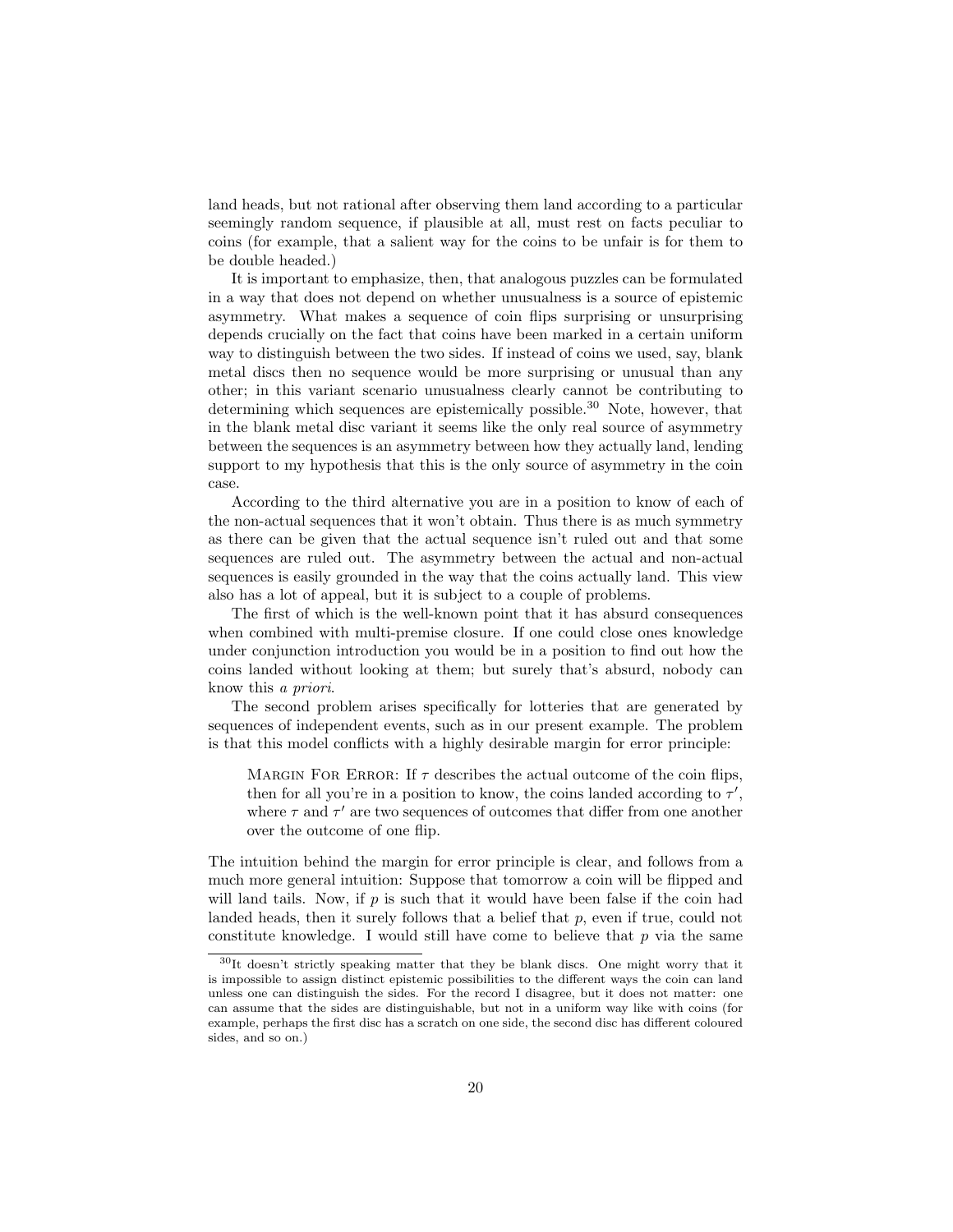method had that coin landed heads, so it follows that I could easily have falsely believed that p.

The above margin for error principle can be seen to be a particular instance of this type of reasoning. Suppose that by coincidence the first 999 of the coins land heads, and the final coin lands tails. In this scenario it is absurd to suppose that I knew that the coins wouldn't all land heads. If that last coin had landed differently then my belief would have been false  $- I$  was lucky that it was even true. Yet if we are to apply the third model of the lottery paradox listed above to this particular paradox it would follow that I was in a position to know that the all heads sequences wouldn't happen.<sup>31</sup>

Contrast these accounts with my preferred margin of error model. Like the third model, the asymmetry between the epistemically possible and impossible sequences is grounded by the way the coins actually land (once you've fixed the value of the margin of error.) However, this model is compatible both with multipremise closure and the margin of error principle. Unlike the second model, it can be applied straightforwardly to the variant puzzle involving blank metal discs. Furthermore, we have argued that denying this model is tantamount to denying either EPISTEMIC MONOTONICITY, EPISTEMIC INDEPENDENCE, COIN INDIFFERENCE or the closure assumptions that are implicit in this kind of model.

Despite these credentials, there are two features of these models in particular that require some comment.

The first feature is that the coin flips are not pairwise probabilistically independent of one another, which is to say, the outcome of one coin flip can evidentially support hypotheses concerning the outcome of another coin flip. This is of course assuming that probabilities are Williamsonian evidential probabilities; other notions of probability can be introduced for which this result doesn't apply. It is not obvious that we can really avoid these kinds of results: we have proved already, without making any assumptions other than Anti-SKEPTICISM and THE PRINCIPAL PRINCIPLE, that the coins are not *mutually* independent of one another (which is to say the outcomes of a collection of coin flips can be made more or less likely by the outcome of a distinct coin flip.) Indeed, it is very hard to see how to construct a model that guarantees that the coins are pairwise independent of one another given the fact that they are not jointly independent.

The other feature of these models requires a bit more discussion. To simplify things, let us suppose that that  $k = 10$ . According to the margin for error model, in worlds where actual outcomes of the coin flips are given by  $\sigma$ , K will just be the set of sequences in which at least 990 of the outcomes match  $\sigma$ . Let's suppose, for simplicity, that all of the coins land heads: then  $K$  is simply the set of sequences in which at least 990 of the coins land heads. If we are not careful about how to interpret this, this observation would seem to suggest the absurd claim that, in the cases when the coins all land heads, I know that at

 $31$ This objection also applies to a naïve version of the second model. A more sophisticated version of the second model might set things up so that the more unusual things are, the less you know (see the ideas described Goodman [3] section III, which is based Williamson's analysis of Gettier cases from [9].)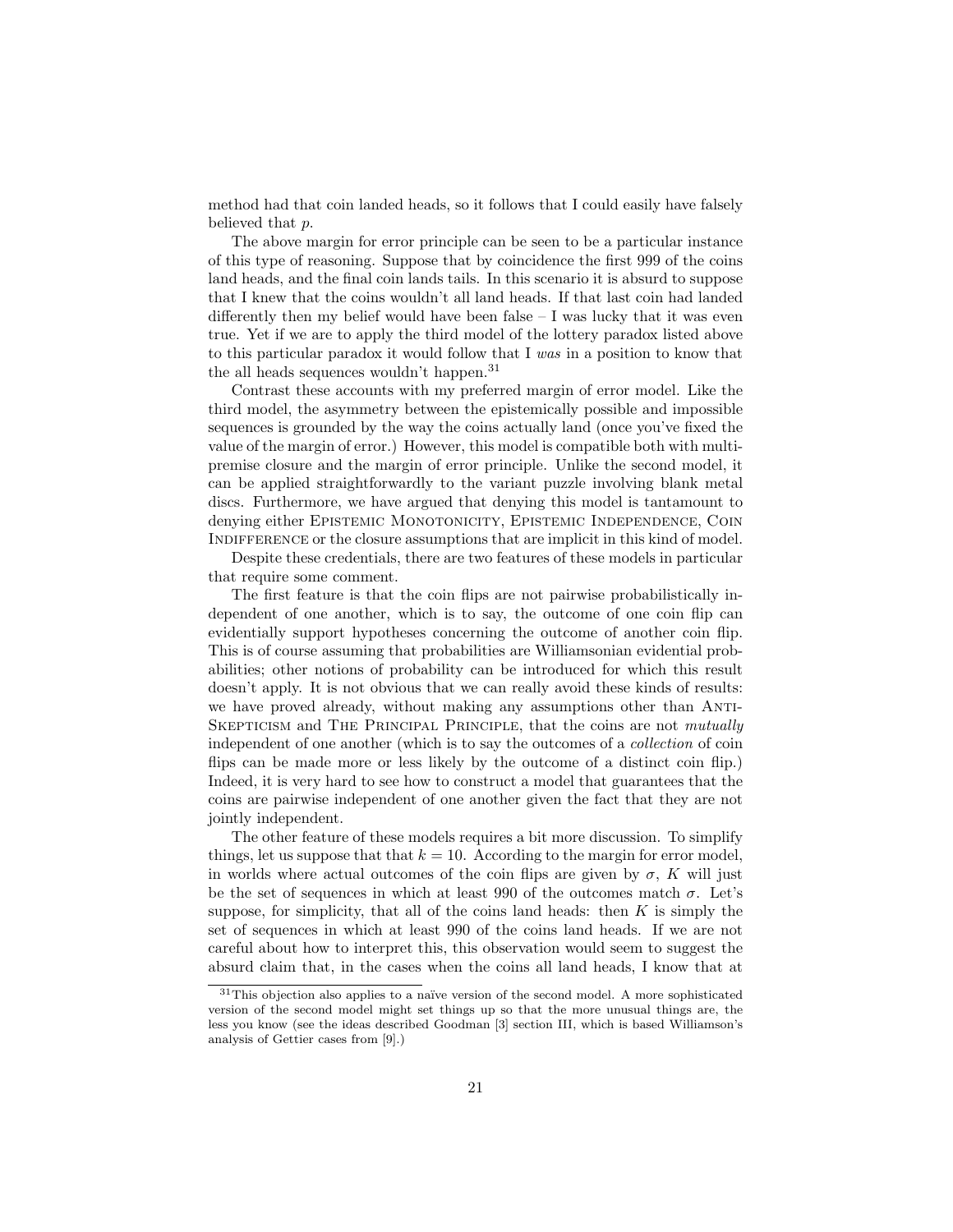least 990 of the coins landed heads!

It is important, when considering these puzzles, to recall our earlier comments to the effect that K must, if we are to do any theorising, represent not what an agent knows but rather what she is in a *position* to know. I take it that when the coins in fact land heads 1000 times the average person will not have the belief that the coin will land heads at least 990 times – a very surprising thing to believe – and therefore will not in fact know this even if she is in a position to.

Nonetheless, there is still a nagging worry. Perhaps it is true that, in these circumstances, you are in a position to know that 990 of the coins will land heads. But the fact that this is something that you are in a position to know depends on how the coins actually landed, and in particular, on the fact that the coins all landed heads (if they had landed any other way you would not be in a position to know that 990 of the coins landed heads.) Since I don't have access to the facts about how the coins landed, I don't have the information I'd need to determine what I'm in a position to know. How would a person even go about working out which sequences to believe won't be actual? Even if the sequences aren't all on an epistemic par, the sequences are all on a par from the first person perspective of the agent.

Of course, one might insist that the standards by which we judge peoples beliefs to be doing well epistemically depend on these external conditions as well: an agent who believes everything that she is in a position to know will be doing well epistemically, and the conditions for knowledge are externalist ones. But still, the worry is that one cannot actively achieve this state except by fluke, and it would not do to theorise about an epistemic state that one could only find oneself in by fluke.

It would be desirable to have a strategy, or some advice, that one can follow and know that one is following – call this an 'operational' strategy – that will result in one knowing everything one is in a position to know whenever the strategy is followed. Luckily, I think, there is at least one clearly operational strategy that one can follow: for each sequence  $\tau$ , simply believe that  $\tau$  will not happen. Things being favourable your beliefs in the propositions that you are in a position to know will constitute knowledge; you will also have some beliefs which do not constitute knowledge and you will have exactly one false belief. However, these bad cases are vastly outnumbered by our beliefs that constitute knowledge (if  $k = 10$  then the fraction of these beliefs that aren't knowledge will be tiny:  $\frac{T(1000,10)}{2^{1000}}$ ).

Note that the strategy does not recommend believing arbitrary conjunctions of these propositions. Indeed, the conjunction of these beliefs is inconsistent so one cannot combine this belief forming strategy with the 'conjunction introduction' strategy for forming beliefs. I must stress here that I am not suggesting that this strategy, and not conjunction introduction, is the strategy one ought to follow. A natural thought would be that what one ought to do is believe exactly what one is in a position to know – both the aforementioned strategy and conjunction introduction are followable rules that can lead to this goal, but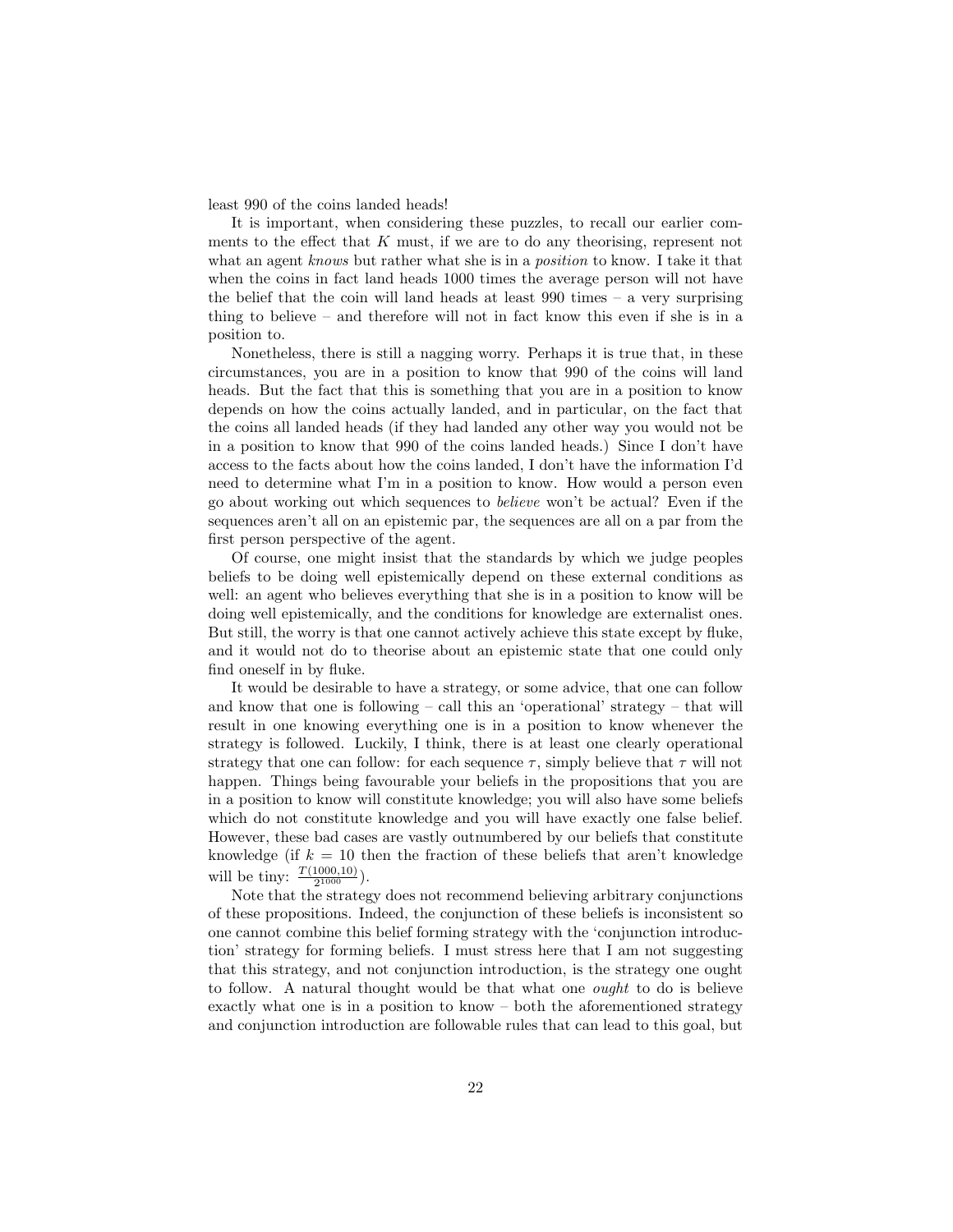I doubt there is any (followable) rule that will tell you when to use which.<sup>32</sup>

# 6 Concluding Remarks

Might the results in this paper be generalised beyond the fairly idealized setting assumed throughout this thought experiment? For example, suppose you were simply to take a coin out of your pocket and flip it. What might we conclude about the evidential probability of it landing heads before it's flipped, supposing it in fact does land heads? If the results of this paper are at all suggestive one might expect the answer to be a very high number, and certainly not a half. While this conclusion relied on the presence of the other 999 coins in the thought experiment, it seems that formally all one needs to be able to do is divide a region of logical space in which we live into a partition of equal chances regarding the outcomes of a large sequence of seemingly independent events.<sup>33</sup>

What should we conclude from all of this? Williamson informally introduces evidential probabilities in terms of the kinds of answers we'd give to questions about how probable this or that proposition is on the body of evidence we currently possess. Yet it seems fairly natural to think that the heads outcome is not extremely probable given our present evidence, pace Williamson's definition of evidential probability in terms of knowledge. Perhaps this is just to beg the question against Williamson's hypothesis that evidence is knowledge.

A better way to approach this question is to ask what roles evidential probabilities can play given they have these features. I think one very straightforward conclusion would be that evidential probabilities cannot correspond to rational betting odds: it seems clearly irrational to bet large amounts of money on a coin you know to be fair landing heads (even if you do end up winning in the cases where the evidential probability is high.) Intuitively it's permissible to accept at most even odds when offered a bet on the outcome of a coin you know to be fair.

Evidential probabilities do not seem like a particularly good measure of the justification that a proposition has either. If all I know is that the coin is fair, I have no more justification for the proposition that it will land heads than for the proposition that it will land tails; my level of justification has nothing to do with the way the coin actually lands.

The problem, I think, is that in lottery cases one typically knows a lot more than what one strictly speaking has evidence for. You may know that not every

<sup>32</sup>A natural way to model belief on this operational understanding would be to use sets of propositions that are represented by some probability/threshold pair: that for some  $Pr$  and α you believe that p iff  $Pr(p) > α$  (there is a natural relation between k and α.) Your beliefs would be closed under single-premise closure, but not multi-premise closure. In this model they would also be closed under a recombination principle, which states that whenever you believe  $A_1 \ldots A_n$ , and when  $P_1 \ldots P_n$  is a partition and  $A^* = \{X_1 \cap \ldots \cap X_n | X_i = A_i \}$  or  $\neg A_i$ , then there is a function  $g: A^* \to \mathcal{P}(P)$  such that (i)  $|g(X)| \leq |\{A_i \mid X \subseteq A_i\}|$  and (ii) you believe the proposition  $\bigcup_{X \in A^*} (X \cap (\bigcup g(X))).$ 

<sup>33</sup>Certainly there have been at least 1000 coin flips throughout the course of history whose outcomes are unknown to us, thus it seems natural to think that such a partition ought already to be available to us.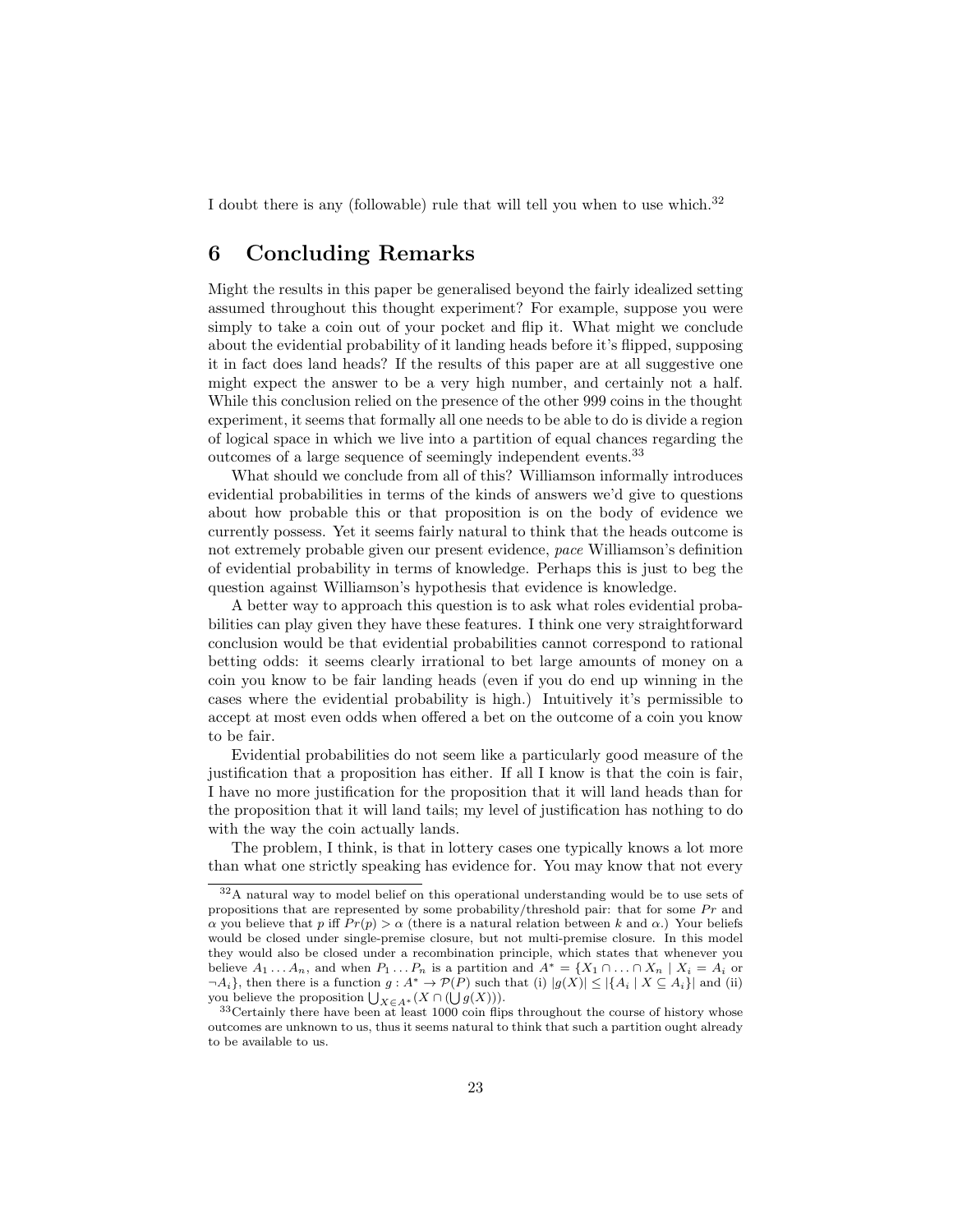coin landed heads even if you haven't seen, remembered or born any other kind of evidential attitude towards the proposition that not every coin landed heads. A very natural constraint, that Williamson's theory violates, is the requirement that your total evidence at time  $t$  be admissible at  $t$ . In fact, in conjunction with THE PRINCIPAL PRINCIPLE, this principle entails that your evidential probability matches the chances in the way expected.

It would be reasonable to object that the notion of 'admissible evidence' is too unclear to be doing any important theoretical work – while Lewis's two examples of admissible evidence provide a good rule of thumb, the idea that one can sharply distinguish between propositions that are about matters of particular fact no later than the present from similar propositions about local matters in the future rests on a controversial Humean metaphysics. Luckily these issues can simply be sidestepped by replacing the notion of being admissible at  $t$  with the notion of having a chance of 1 at t, conditional on any proposition.<sup>34</sup> (Those who do not have any reductionist ambitions regarding the notion of chance can simply think of admissibility this way, but this goes far beyond my purposes.) This suggests the following constraint on evidence:

THE CHANCE-EVIDENCE HYPOTHESIS: If  $E$  is part of your evidence at time  $t$ ,  $E$  has a chance of 1 at  $t$ , conditional on any proposition.

Theories that violate this hypothesis, like Williamson's, are potentially susceptible to puzzles of the kind I have raised here so it is only natural to consider what happens if we impose this restriction.

In this regard it is worth noting that it is possible to formulate a theory of evidence satisfying this hypothesis that still accords with some of the basic insights of Williamson's theory. An important aspect of that theory is that it characterises evidence by its interaction with a certain class of factive propositional attitudes. For Williamson one's evidence is coextensive with the disjunction of all these factive mental state operators<sup>35</sup>, including knowledge, and it is this feature that causes trouble. A more moderate theory might characterise evidence by its equivalence with the disjunction of some more limited set of propositional attitudes that correspond to more recognizable ways of acquiring evidence. At minimum I would include in this list attitudes expressed by the expressions  $S$ could hear that p', 'S remembered that p', 'S saw that p', 'S could feel that  $p'$ , (see [8] for a more comprehensive list of these operators, with accompanying discussion.) However it would not include 'S knows that  $p'$  – in the case described here, even though one knows the coins will not all land heads, one strictly speaking does not have evidence that they will not all land heads for this is something one has neither seen, heard, remembered nor is it something one has stood in any of these more concrete evidential relations to.

<sup>34</sup>The addition of the clause 'conditional on any proposition' is redundant if we simply take conditional probabilities to be defined from unconditional probabilities (although, for technical reasons, it would be inadvisable to adopt such a definition.)

 ${}^{35}$ By the disjunction of two attitude verbs, V and V', I mean the complex attitude that obtains when one V's that  $p$  or V''s that  $p$ .